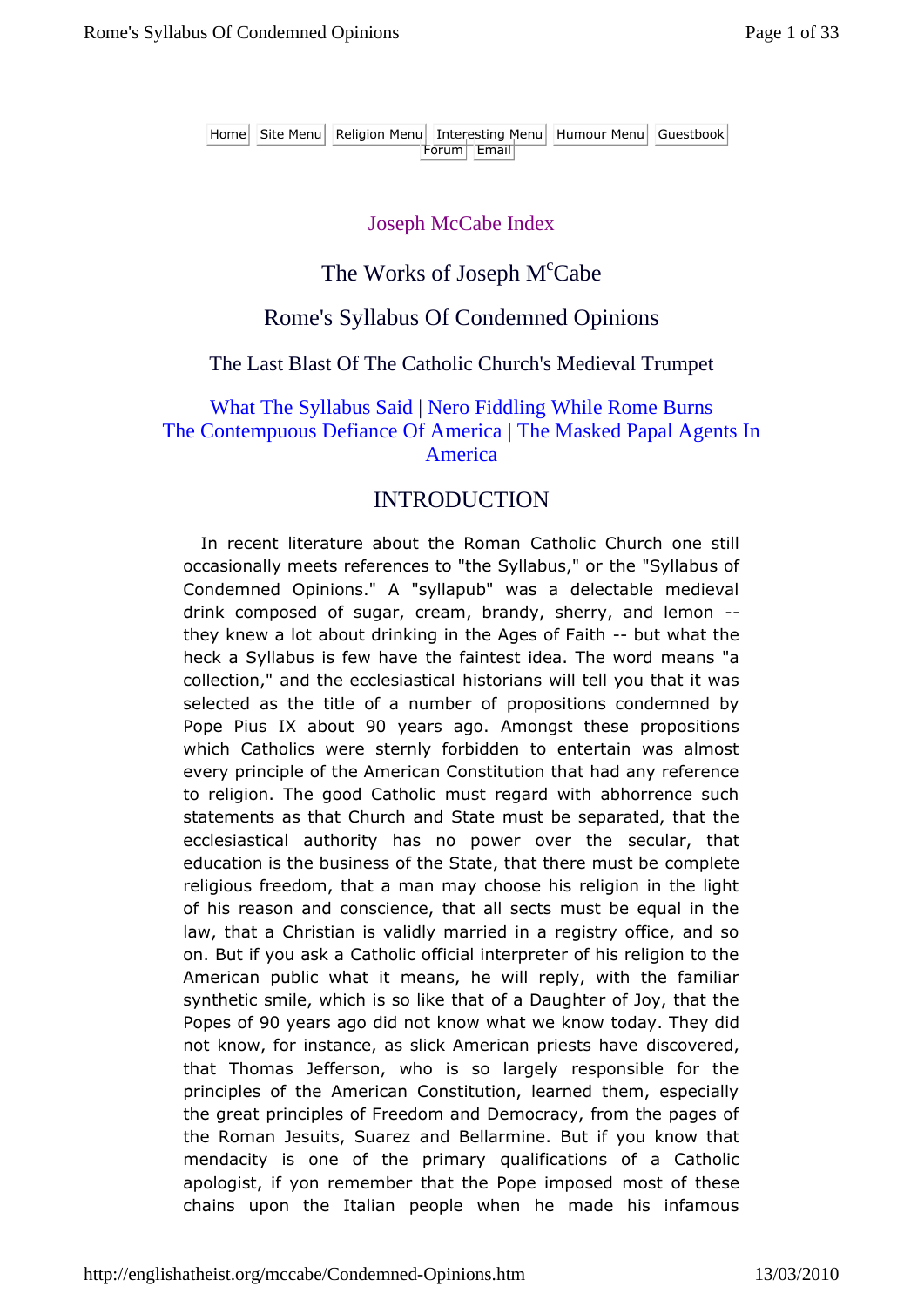\$90,000,0**00** al with Mussycolunwill want sounder information about the eyllabus. I call it the last blast of the Pope's medie trumpet, and the asons why I do so are forgotten historical movements of the last centurn wak we hiach intriguing and instructive story. But remember the Chlum onhuit saim letto: Rome. Have the Popes merely hung up their brazen trumpet the glorious day comes when, through a Catholic majority America, they will rualceathe world? And in order that you may be able to form a sound idpecainoth Itbiesgin with a translation of the complete Latin text of dibeuframeouts

## WHAT THE SYLLABUS SAID

The stirring condition of the European world at which the  $V_i$ Jupiter hurled his thu $\mathbf{\Omega} \otimes \mathbf{E}$  and  $\mathbf{Q}$  will be described in the nextsection, but I must say a few words about it before I give the text of the Ilabus n Novemb 24, 1848 there occurred in Rome an event whic ty which alical of the mightiest revolution that had yet flared up in the Elouirsotpoery youf I do labt if one man in hundreds of thousands in eithAemeEricraoptoodcary ever heard of it. A vast crowd surrounded the Pope's palace Quirinal. They did not threaten his life, though a few shots fired beynthusiasts in the crowd. They demanded only that the Pope should give effect toncession of Freedom and Democracy which he, as King of Romeltaaning, Cheandtral recently signed and now proposed to recant. The carriage o Bavarian Minister drove up to the palace. Presently the Min emerged, the eried footman ushered him into the coach and mounted the box, and theovffdrbw at footman was the Vicar of Christ, Pope Pius IX, flying in holiss dibele vferom meople" whose new liberty, which he had sworn to about to, he was betray, under the shelter of the perjured King of Naples, to perjured King of France.

In the firest hal 8f4 8the people of Elward preisen in revolt from North Germany to Sicily. seven kings had mbeen shaken their thrones or (two of them) had been suffered to hold on to barbaric pomp only on condition that they accepted democr But the flight heofPope was the beginning of the gross perjury b which, with the ahiid edifing soldiers, the kings won back their feudal power and drowned dienmacda sey of b Boyd & 60a quarter of a million de-monemats women and dreahad either died on the scaffold or in fetid galbsniærsd penal lingered in the jails or in exile. But their leaders, not sl politicians such as we have today, but men like Mazzini Garibaldi; LB Lasc, Karl Marx, and a hundred others carried on the flight from exile. main binthe of Italy and Spain, of Austria Hungary and Germany, respondted atsby & @0the ground of Europe was shaking once more. It-Piwass a Fiodotman lan due to these damnabie Liberal and Humanist principles that c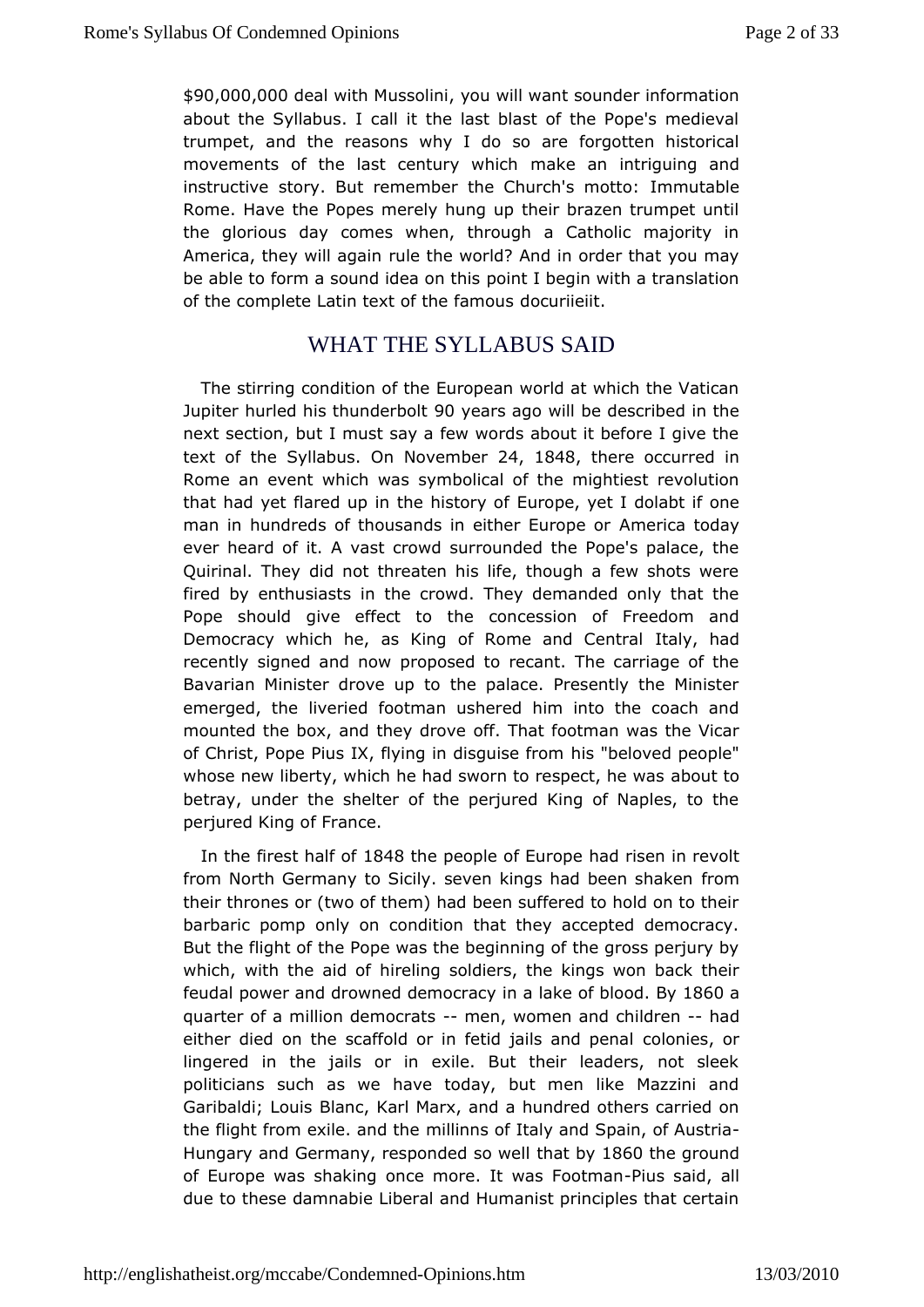writers were spreading, undermin**dngimesasue mo**rity, and he set his arned theologians to gather from European literature these utterly poiszom obudse winds pired new ideas and declared them "reprobated, prescrido and deamnded" with all the weight of his "apostolic authority." a Heare they

# The Syllabus of Condemned Propositions

- 1. There is nosupreme, omniscient, all foreseeing Deity distinct from the universe. God isthe same thing as Nature and therefore subject to change. He becomes God inthe world and man; all things are God and have the very substance of God. Gods one and the same thing as the world; therefore spirit is the same thing asmatter, necessity the same thing as liberty, truth the same as falseness, goodthe same is evil, justice the same as injustice.
- 2. That God acts uporman and the world is to be denied.
- 3. Human reason is the sole judget moth and falseness, good and evil. It is a law unto itself and suffices, bits natural resources, to promote the welfare of nations.
- All truths of religion have their origin in the natural use of human reason. Hence 4. reasonis the chief means by which we can and ought to arquire a knowledge of all truth.
- 5. Divine revelation is imperfect and therefore subject to tinual and indefinite progress, and this corresponds to the advance of human reason.
- 6. The faith of Christ is opposed to human reason, davide revelation is not merely useless but injurious to mainterests.
- 7. The prophesies and miracics that are contained in Holy and infection, and the mysteries of the Christian faith are the outcomplesion binquiries; the contents of both Old and New Testament stigtion, and Jesus Christ himself is a mythical figure.
- 8. Since humaneason is as valuable as religion, theological matters are to be treated inthe same way as philosophy.
- 9. All the dogmas, without exception, of tberistian religion are the suhject of natural science or philosophy. Human ason can in the course of time be so developed that by its natural force and principles it can attain all knowledge, even the more profound, provided that see, dogmas have been submitted to reason as its subject.
- 10. Since the philosopher is one thing and philosophy another, the former has the, right andthe duty to submit to authority which he believes to be sound, but philosophyneither can nor ought to bow to authority.
- 11. The Church not only mustever pass judgment on philosophy but must tolerate its errors and leave it **to**rrect them itself.
- 12. The decrees of the Apostolic See and the Roctomgregations are an impediment to the free advance of science.
- 13. Themethods and principle which the older Scholastic doctors used in studying theology are not in the least in harmony with the needs of our time and the progress of the sciences.
- 14. Philosophy must be studied without regard to pernatural revelation.
- 15. Every man is free to adopt and profess anigion which, under the guidance of reason, he believes to bee.
- 16. Men can find the way to eternal salvation and attain it in religion.
- 17. At least we have good ground to hope for the eternal sation of men who do not belong to the true Church Ohrist.
- 18. Protestantism is only another form of the one true Christiliagion, and God is just as pleascd for men to join it as to join **Catholic Church.**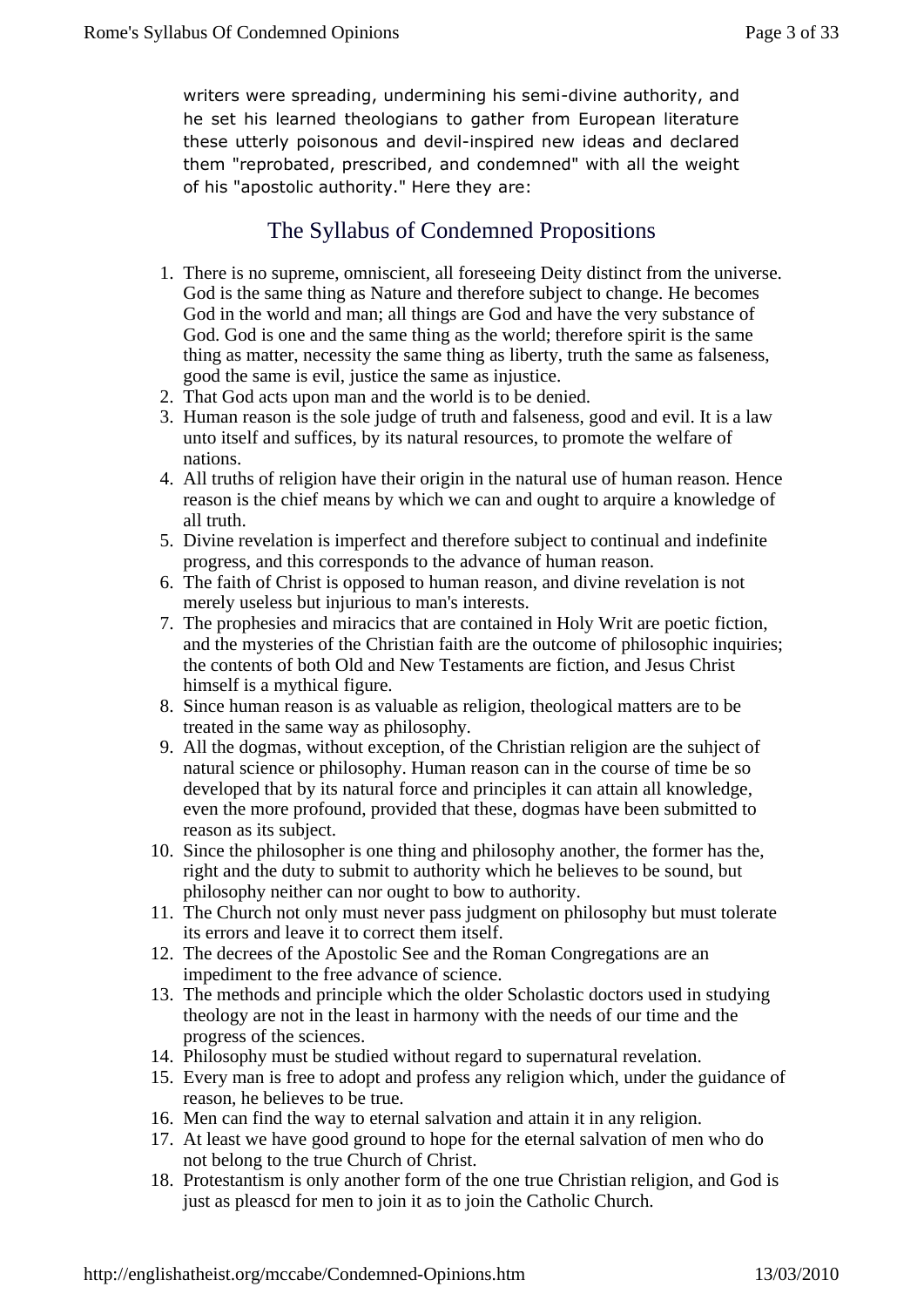- 19. The Church is not a true, perfect, and entirely breely, and it cannot decide in virtue of the rights conferred upon it by distire founder what are the limited times within which it can exercise its that sout must leave this decision to the civil power.
- 20. Ecclesiastical authority must not use its powers withoupthenission and consent of the civil government.
- 21. The Church has no ower to lay down dogmatically that the relegion of the Catholic Church is thene true religion.
- 22. The obligations which strictly bind Catholicachers and writers are confined to matters which have been declared by the lible judgment of the Church to be dogmos of the faith to be believed by erybody.
- 23. Roman Pontiffs and Ecumenical Councals have exceede ptheirs, usurped the rights of princes, and erred even in defining questiof at brand morals.
- 24. The Church has no power to use force or any temporest. direct or indirect.
- 25. Apart from the authority which is inherentthe office of bishop, any secular power is conferred upon him expressit a stilly by the civil power and may therefore be withdrawn by that power when leases.
- 26. The Church has no native and legitimate right to acquire hold property.
- 27. The sacred ministry of the Church and the Romantiff must be entirely excluded from concern about ownership and seduilags.
- 28. Bishops cannot be allowed to publish even the Pope's lettersut permission of the government.
- 29. Privileges conferred by theoman Pontiff must be regarded as null unless they were asked for through the verniment.
- 30. The immunity of the Church and of eceelesiastical per**sass**ts origin in civil law.
- 31. The ecclesiastical court for hearisecular charges, either civil or criminal, against clerics must be entirely polished, without consulting or even against the protest of the Apostolisee.
- 32. The personal immunity from the duty of military service whiterics enjoy may be revoked without any violation of national law **and all it way** be revoked without any violation of national revocation is necessary for social progress, especial buntries with a more liberal constitution.
- 33. It is not the exclusiveght of ecclesiastical jurisdiction to regulate the teaching of theologicalmatters.
- 34. The idea that the Roman Pontiff may be compared to prime acting in the universal Church is medieval.
- 35. There is no reason hy the Supreme Pontificate should not be transferred by the decision of aGeneral Council or the action of all nations from the Bishop of the city of Rome to some other bishop and city.
- 36. The decision of a Nation aongress is not subject to further discussion, and the civil administrationmay demand this.
- 37. It is lawful to establish National Churches that **ane** subject to the authority of the Roman Pontiff and are, in fact, entreeparated.
- 38. The arbitrary action of the Roman Pontiffs is in pasponsible for the division of the Church into Eastern and Western.
- 39. A republic, as the origin and power of all rights, has an unlimpted power.
- 40. The teaching of the Catholic Church is opposed to the welfare man society.
- 41. The civil power, even if the ruler be an infideas an indirect negative right to interfere in sacred thins, and it therefored the right which is called exequatur (permission to carry out acclesiastical order) and what is called the right to appeal against buses.
- 42. In a conflict of law between the two powers the civil lawes precedence.
- 43. The lay government has the power to rescind det dare null and void the solemn agreements usually called Concordats aboutse of rights pertaining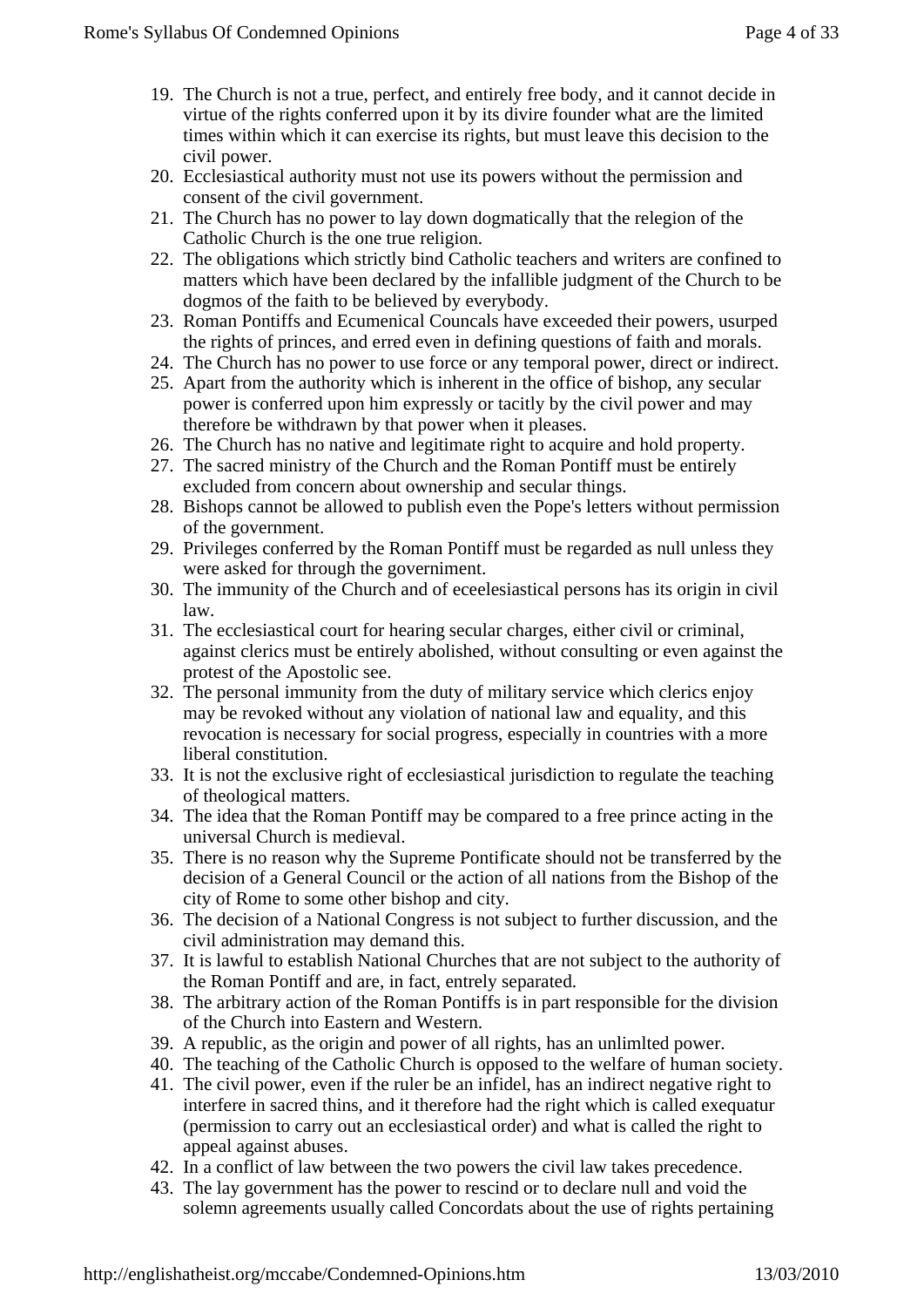to ecclesiastical immunity entered upon with Apostolic See without the consent or even against the protes Rome.

- 44. The civil authority may intervene in matters that referelogion, morals and the spiritual order. Hence it has the right to criticibe instructions which the Church gives to priests for the guidance on sciences and even to lay down rules for the administration of the divise craments or the disposition required for receiving them.
- 45. Publicschools in which the yolith of a republic are trained with the exception of episcopal seminaries to some extent, are and ought to be controlled by the authority; and to such an extent that no other authority has the righterfere in the curriculum, the discipline, the awarding of degrees, the inchoice and approval of masters.
- 46. Even in seminaries for theriesthood the arraigement of the studies is subject to the civil authority.
- 47. The best interests of society demand that public schoblsh are open to all children of every class, and public institution erally that give higher education and train youths, shall be free from **all clerical** authority, control, or interference and shall be left entirely to **the allace of** the civil political authority as the rulers and the generathion of the public shall decide.
- 48. Catholic men may approve of a kindeducation that is separated from the Catholic faith and the power of the Lurch and that looks only, or at least primarily, to the interests of the atural sciences and the social welfare.
- The civil authority mayprevent prelates and the Catholic laity from 49. communicating freely with the Roman Pontiff.
- 50. The secular authority has the intrinsic rightappointing bishops and it may demand of them that they visit their diocebefore they themselves receive canonical institution and Letters from the H**See**.
- 51. Moreover the secular government has the right to deprive Bistholos exercise of their pastoral ministry and is not bound to obey the Romantif in matters concerning the office of bishops.
- 52. The governmentas the right to change the age fixed by the Church for entering the religiousorders of both men and women; and to forbid these orders to admit anybody totake the solemn vows without its permission.
- 53. Laws that protect thstatus of religious communities and relate to their rights and duties shoulde abrogated; the secular government may assist all who wish to abandon the eligious life and break their solemn vows; it may suppress religiouscominunities as well as collegiate and parish churches and hand over theirproperty and revenue to the administration and disposal of the secular authority.
- 54. Kings and princes are not only exempt from the jurisdiction Church but in deciding questions of jurisdiction they are above Charch.
- 55. The Church must be separated from the State and the Statther option.
- 56. Moral law does not need a divine sanction, it is natllatecessary that human laws should conform to the Law of Nature or detive ir binding force from God.
- 57. Philosophy, the science of ethics, and than laws may or ought to be independent of divine and ecclesiastical hority.
- 58. No forces are to be recognized which are not inherentatter, and all moral and decent effort ought to be expended in accumulate at the procuring, pleasure in any way.
- 59. Right consists of anaterial fact, "duties of man" is an empty phrase, and all man's acts have thence of right.
- 60. Authority is merely the sum of numbers and materiales.
- 61. A fortunate outcome of an unjust act does no harm to the stight.
- 62. The principle of Norinterventicin is to beecommended and observed.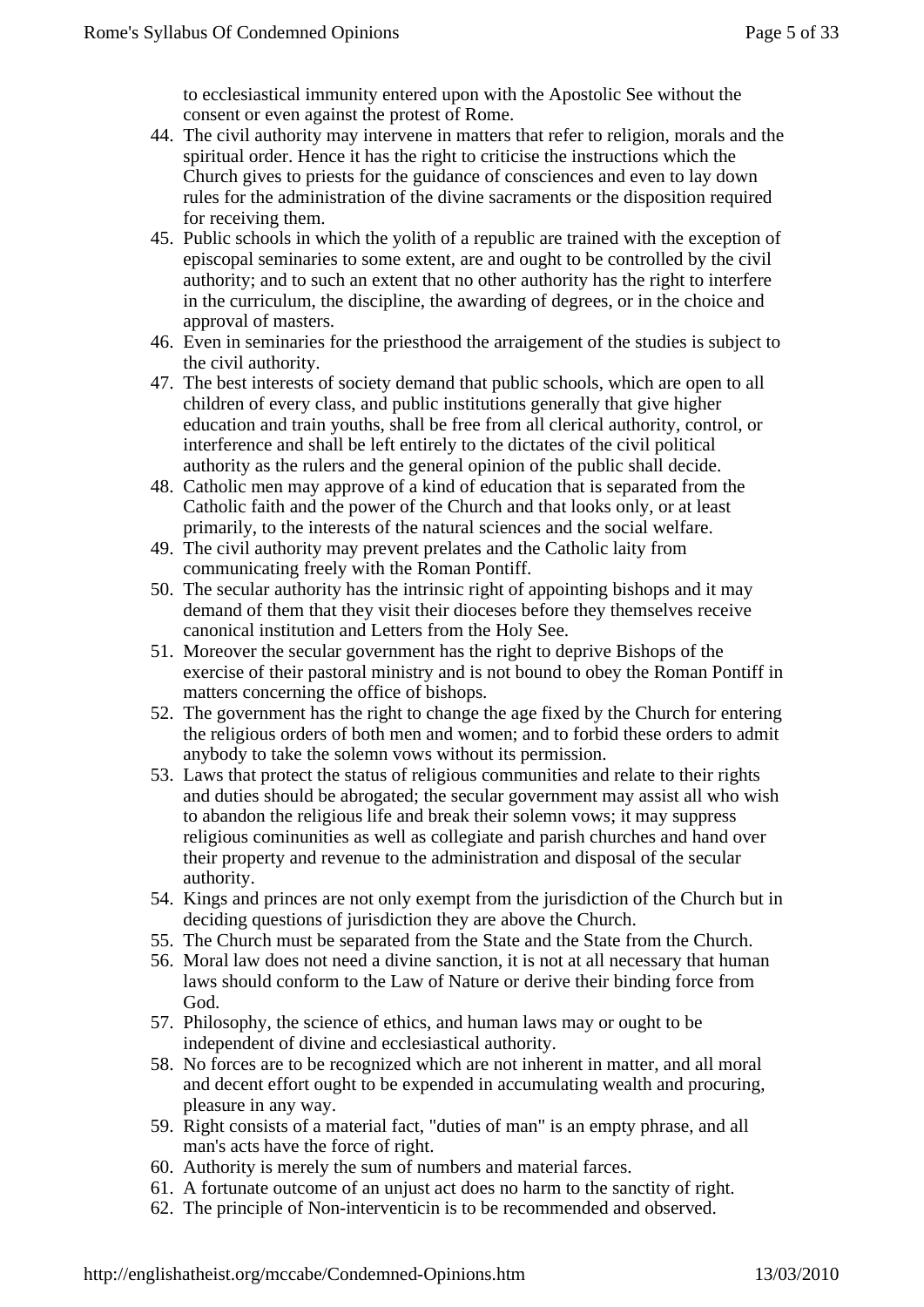- 63. It is lawful to refuse to obey and ever belagainst legitimate princes.
- 64. The violation of the most sacredths and any criminal and disgraceful action in violation of the eternal laware not to be censured but are entirely lawful and worthy of the highest raise if they are done out of love of one's country.
- 65. It must by nomeans be admitted that Christ raised marriage to the dignity of a sacrament.
- 66. The sacrament of matrimony is something added todhtract and Separable from it, and the sacrament consists in a single nublessing.
- 67. By natural law the bond of matrimoiiy is not indissolubled on various grounds the civil authority may grant divorce.
- TheChurch has no power to create nullifying impediments to marriage; that 68. powerbelongs to the civil authority, and it must abolish existimusediments.
- 69. In earlier ages the Church began to create nullifyimpediments by the powers entrusted to it by the civil authority, not by anywer of its own.
- 70. The canons of the Council of Trent which imposederesure of anathema on those who dare to deny that the Church has the right eta nullifying impediments are ether not dogmatic or are to be underaboderiving force from this delegated authority.
- 71. The Tridentineformula with its penalties is not binding when the civil authority provides adifferent form and insists that if this is followed the marrage is.
- 72. Boniface VIII was the first to lay down that the vow ortastity taken at ordination invalidalles a marriage.
- 73. There can beue marriage for Christians on the strength of the civil contract alone; and t is false to say either that between Christians the contract of marriage is always a sacramen, or that the contract is null if there is no sacrament.
- 74. Matrimonial and espousal cases belong by their very natule civil court.
- 75. Whether the secular power can be reconciled the spiritual is disputed in Christian and Catholic cireles.
- Thedestruction of the temporal power that the Apostolic See holds would 76. greatlypromote the freedom of the Church.
- 77. In our age it is no longexpedient to have the Catholic faith as the only religion of the State, to thexclusion of all others.
- 78. Hence it is rightly provided by law icertain nominally Catholic countries that men who migrate to them shall **be** bowed the public practice of the religion of each.
- 79. For it is falseto say that the civil liberty of all cults and the concession of full power tomen to discuss in public any sort of opinion and ideas leads to the corruptionof the minds and morals of the people and the spread of the pest of indifferentism.
- 80. The Roman Pontiff can and ought to be reconciled comet to terms with progress, liberalism, and modernilization.

```
To these theologians 14 dtd eses which , at theey say,
condemned in the Bull: itself
```
- 1. That the highespublic interest and the progress of society emphatically demand that humansociety be constituted and governed without any regard for religion, as ifthere were no such thing, or at all events without making any distinction between true and false religions.
- 2. That the best form of society tisat in which the government does not recognize any duty to punish offenders ainst the Catholic religion except in so far as public order requirethis.
- 3. That freedom of conscience and religion are the right of every, and it ought to be decreed by law in every proper ponstituted societ that all citizelis have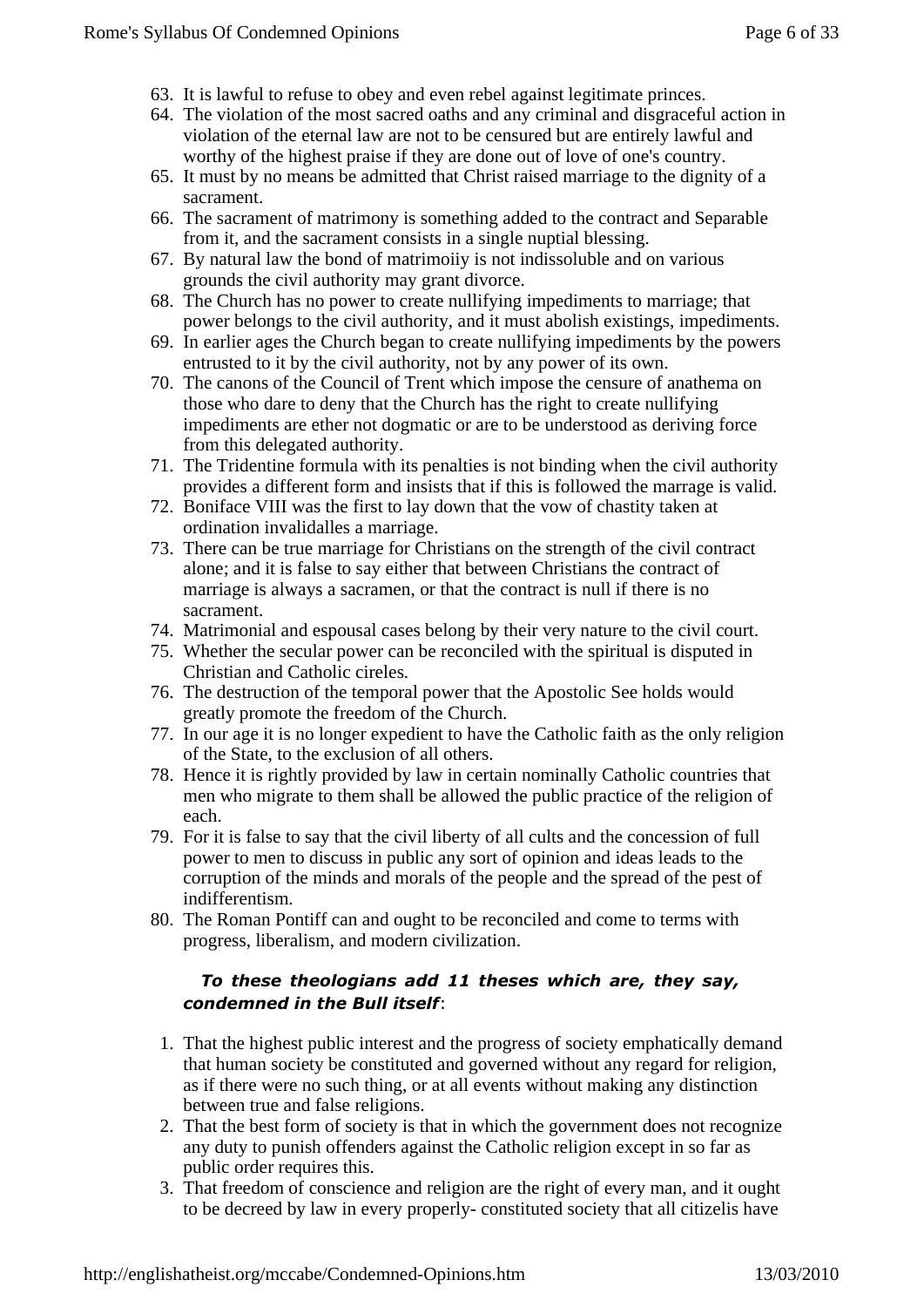the right to all freedom without the coercioneither civil or ecclesiastical authority, so that thay may publicly declaine ir opinions either vocally or in print or in any other way.

- Thatthe will of the people, made known either by public opinion or in any other 4. way, is the supreme law apart from any divine or human right, and that in the political order accomplished facts have, by the very fact that they are accomplished, the force of law.
- 5. That monistic orders have reatitimate reason to exist.
- 6. That the law which forbids manual labor certain days in order that people may go to church should be adjoished.
- 7. That domestic society or the family derives the wholes on for its existence from civil law, hence all rights of parents in the mildren, especially the right of seeing to their edueation, depend upon tawil.
- 8. That the clergy, being hostile to true and useful science anad thance of civilization, must be excluded from all share in the training and eation of the young.
- 9. That the laws of the Church are not bindingomscience unless they are issued by the civil power; that the acts addcrees of the Roman Pontiffs concerning religion and the Church need the anction and approval or at least the consent of the civil power; that the Apostalic Constitutions which condemn secret societies, whether or no the require an oath of secrecy, and punish their members and promoters withanathema have no force in those parts of the world where such societies arallowed by the civil government; that the excommunication passed by theCouncil of Trent and the Roman Pontiff against those who invade or seize theproperty of the Church is based upon a confusion of the spiritual and the civic or political order and the protection of worldly goods; that the Chuncust not pass any decree that may coerce the conscierces of the faithful instances of the use of secular property: that the Church has no richtrish transgressors of its laws with material penalties; that it harmony with the principles of sacred theology and public law for the **authority** to take over the ownership of property taken from **Church**.
- 10. That the ecclesiastical authority is not distinct from **inde** pendent of the civil authority by divine right, and such distinction and ependetice could not be maintained without the Church invading and urpirig esesntial right of the civil power.
- 11. It is lawful to refuseo obey those judgments and decrees of the Apostolic See the object of whichis said to be the general good of the Church and its rights and discipline provided they do not deal with matters of faith and morals, without simony orabandoning the Catholic religion.

The American Catholic **basomanity** of reading this extraordinary document for himself. Not thran**s valado**ns or the Papal Encyclical that accompanied it is leavailable to h has to take the word of his priests and clerical writers, who alononew Latin, and it is doubtful if even one in a thousand them has ever eved the Syllabus itself. Teday, no doubt, the priest refers the inqtuhicer proecious Catholic Encyclopedia, in which there is a long artike been by  $\mathbf F$  rtoh fee ssor Ott, an American priestteacher in an American CatholAcadCbelreeques what the gentleman teaches American Catholics about this medi collection of claims and inseended deathor, in the article  $"PiukX"$ :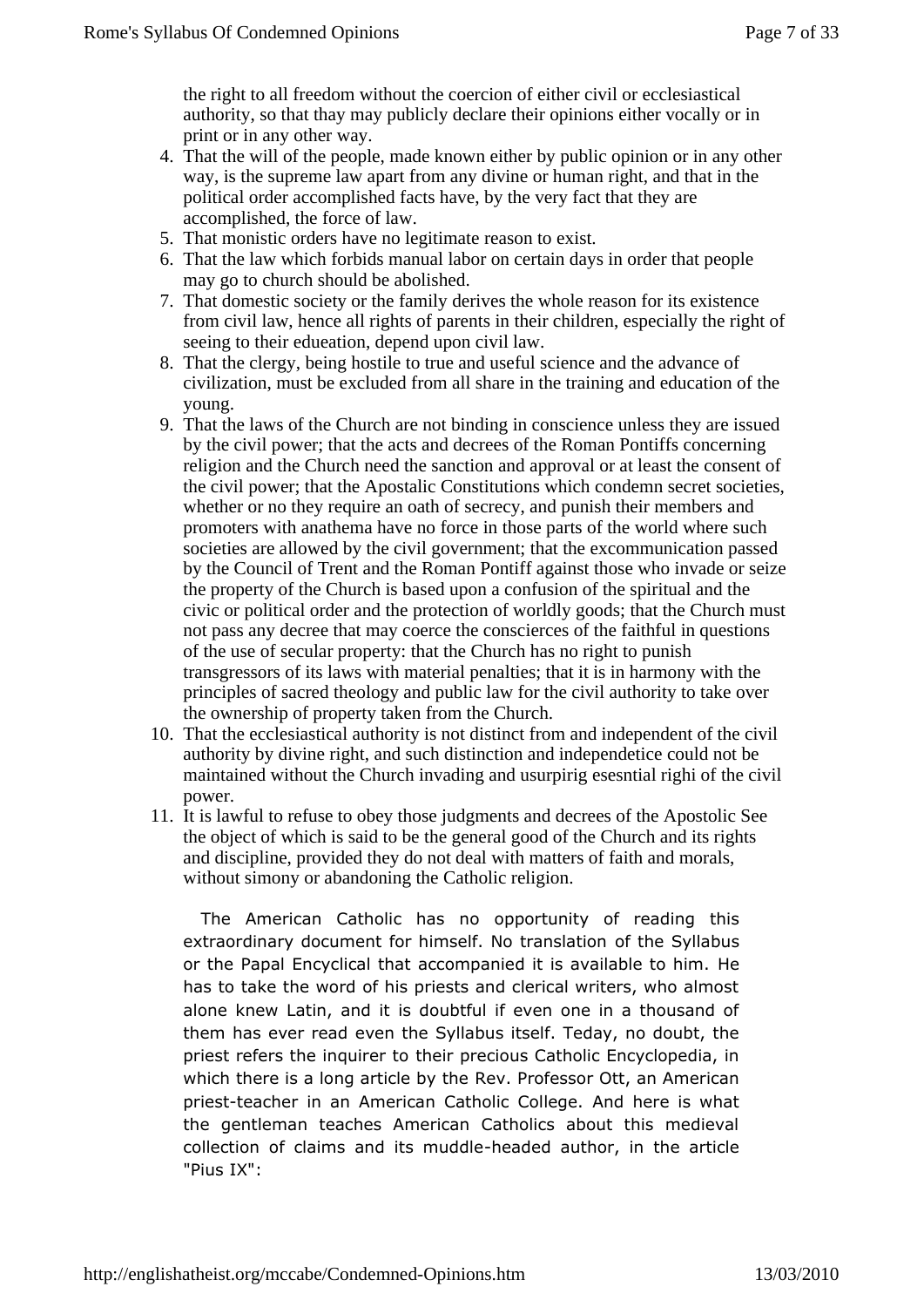"It is astounding how fearlessly healfscoughth teaquasion tthing the  $\mathbf{r}$ threatened to destroy the very erseslegnicoen.of Thios into haungally misunderstandings and malice combined Siynllad purse saesnating veritable embodiment of religious narroorwinging dedness and servility to papal authority, it has done ichation hable service and to society at large by unmasking the beged use to be ralism the insinuate its subtle poison into Chaeh very marrow of

This is one of those calculated misreproesenattions of numerous as they are in his Encyclopedia, any honest Cat ought to behamed, yet in the midst of his fasifications thi American priest complaniins seopfresentation and malice." Turn back to cla8 $0$ sef the Sylla Sours  $C$  atholic writer who claims, as a few did in the stormy year's, thau the to a ciocra e to terms with "propress, liberalism and modern civilization denounced. The Pope knows nothing whatever about a distin between true faandse liberaiism. All -hiandifeius IX showered documents upon the ewolds of d--he made no distinction whatever between shades Lobbelibelism lisp mure and simple was a child of the Reformation, which was spawn  $\epsilon$ devil. As to the monstrous claims of this Catholic professor timethat the opinions which the Pope condemned were a dang to "society at law to eatholic, not having any chance to see a translation of the Syllabus earmound fotter such language that all the liberal principles on the which alreside eprobated" by the stupid Pope are now incorporated consthite utlibe and of every leading civilization, and that those countries which not yet fully accepted Spam, Portugal, Eirelagton the rearad fvancing "Society at large."

Note that I do not say that all blue the unsreessat majority of them, are now accepted throughout the praerall loyf civilized the world, and in America even the Catholic clergy profes accepthem. Apart from these there are clauses which reje Atheism or Materialism hairms that have meaning only in Catholic countries of the old typenteenIdigaidede to ordinary mortals, such as the medievaclahmarch atholic priests must not be put on trial except in clerical courts.

Now, we do not grudge the Poper unime biling ly at the growth of Atheism a *Mac*terialism. We are not clear whether he found them spreading in his own which, alone he has the right to brandish his shepherd's crook, or iwanhaeqtihneerd htehat Atheists and Materialists outside his church wbeld grow pale sound of his anathemas. As a matter of fact there were still 1864 comparatively few Atheists and Materialists. Few revolutionary leaders had rage, as Garibaldi had, to avow himself an Atheist and thumb his n**ose catlex chatched** Sacred Shop." Still less had the courage and knowledge to i as Marx did, that the new civilization must be materialistic foundatio@s.e suspects that the Pope dragged these into his I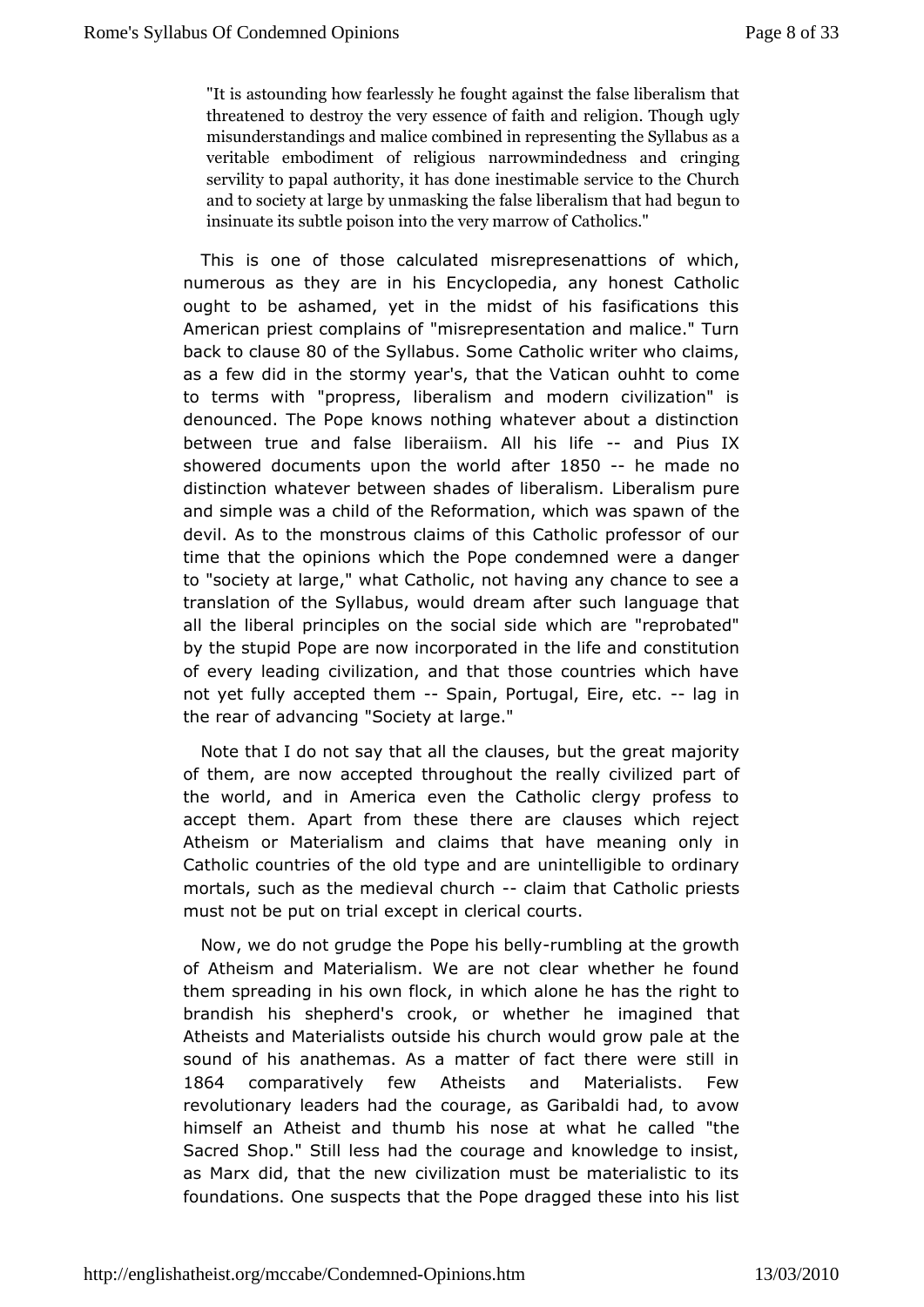of errors in partretoze the blood of Catholic women and peasants and excuse the reckleswith in which in the Encyclical that introduced the Syllabus, he shrieked at "poisonous" opinions that led to general debauchery we shall presently, tthe the sat the time as much of these colorful practices in Rome as any Euchneorpee-iand the collapse of civilization.

With our customary liwer altilt wists and Materialists do not grudge the Pope his anger agadienseldpenseents, and the modern apologist can say little about themmexcept to the ignorant Catholics because the immense growth of the fundamental herbase coincided with the most rapid progress that civilization ever matchee, Wahtiholic countries that hinder this growllh by still torturing mhad ne bine sthe lowest level of modern civilization. We can affortdhet ses contidentions and distortions. Are we expected to take courtencousicand serious where the head of the biggest church represents Freethinke sayinghat "truth is the same thing as falseness," "justice is same thing iasustice," and "duty is an empty phrase." Even popes must learn that nthis this Dark Age; that now even peasants can read. But the great majocornityle monfiedhe opinions have a far more real interest for us and had already been embodied in the American Constitution. First, however, the r will findusteful to have the Pope's fit of holy temper set in actual histofriamle.

## POPE NERO FIDDLING WHILE ROMENTING

In one of my earlier works, "The Epic of Universal Histor point out that a good cleal -writhn stoby American professors inlabt20 years has shanedess degitae viciousness which the EncBy ciltoaphendican displayed since, in the last edition, it submitted to a Amode ird cian fluence. Taking one of (in most respects) the best of théisme lyarge and illustrated histories of the world or of Europe which have app inour time rofessor L'u'Sansort History of Civ'il (129a4t),on I find tham, mense as the work is, it crushes into a page or two, and by its omisto bally misrepresents, the most momentous century in history, the peatocodut 707n0to1870 From the social angle this century is of supreme camportam due first place, it witnessed the colossal struggltehse which, outsi United States, gave birth to the freddom and democracy at which we tabk much, and, in the second place, it puts in the clearest light thee tation of the Roman Church to these ideals and to the advance of civilize timinan youths and girls are taught modern history as it is expoundcefol show rourn these sumptuous popular manuals we cannot wonder the Americanan be duped by such blatant and stupid falsehoods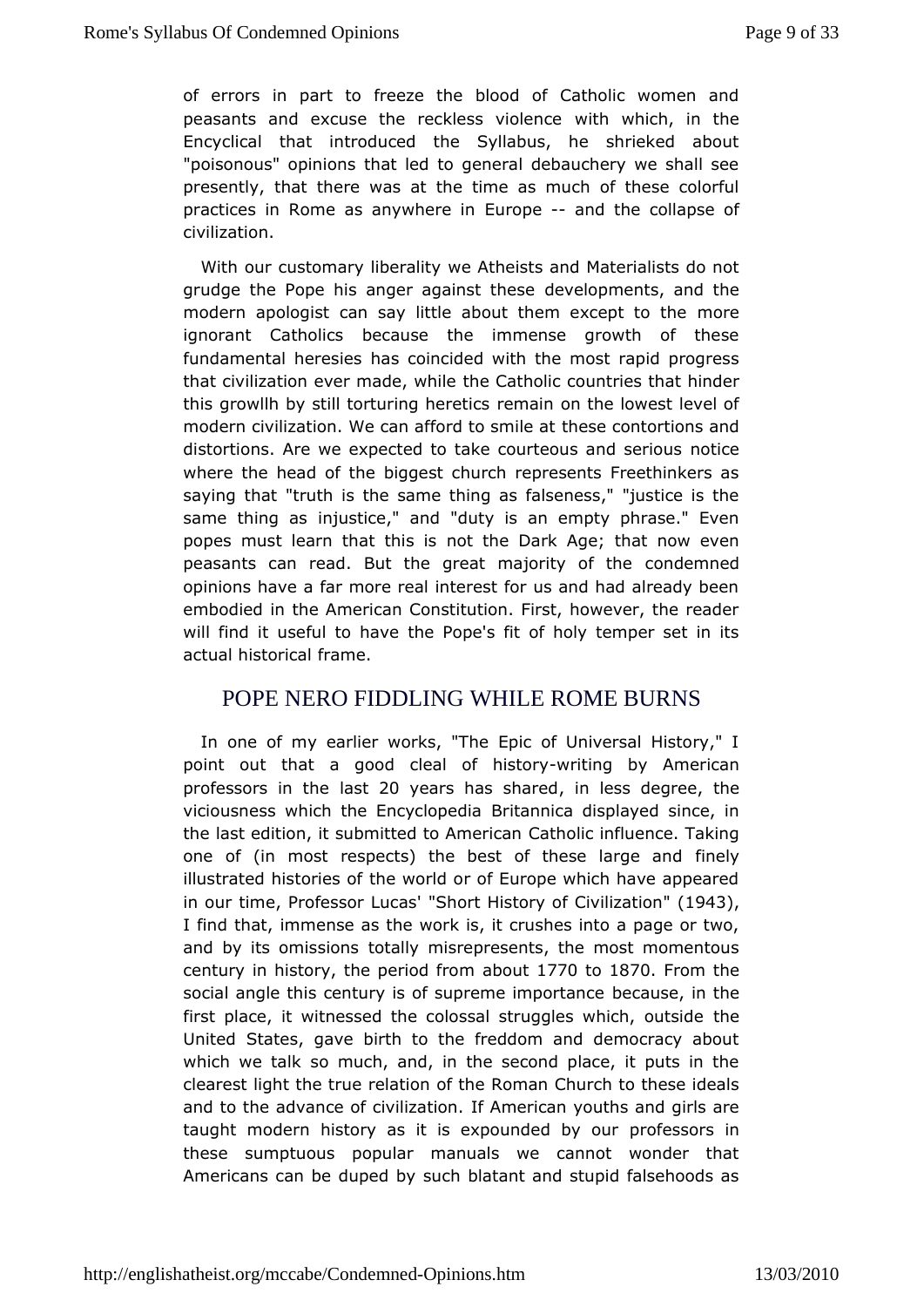that the fathers  $\Re$  te violution learned democracy from Jesuit theologians of otheentury.

Very rightwe have in the 1yoodaorcelebrated centenaries of Goethe and Chopin, but I saw only a puzzled expression on faces of mydience when, lecturing in London, I saggested that there ought also to beesogneition of the memory of the 100,000 men and women ratyrs of democrache were torture duined or executed in the 18/49 alm Britains in America, if a little less extensively, Roman Catholic influ which is outal biproportion to the number of the faithful, has le to the prostitutibinstomatical education on most vital points. I have explained elsewher that the totinse of 19th e century about400,000 unarmed mewnomen and chilopheermished, usually in agony, on scaffolds, in fetid jails, in savage colonies, or in massicres for maintaining the right to freedom democractyhat nearly the whole of these were done to death i Catholic countries, tweenchurch not only supported but spurred on the feudal monarchs, sownee eo as who heads the worst Roman emperors; and that the popes, 108770 were until the Kings of Central Italy, were almost as bad as the King Naple S, pain, and Portugal. It is against that lurid background which no tracopivies in these American histories, that we must read the Syllabus if wegewtathtet of ull meaning and irony of it.

Here I will confine myself mainly The armies of the French Revolution had spread over Italymaaduia great reformed its gross medieval condition and inspired t establishmenseoteral republics. When it became necessary to withdraw the troops from  $\frac{1}{2}$  stand  $\frac{1}{2}$  -rowallist reaction had opened in its most brutal Nfappion, edonuthad clung to Northern and Central Italy and until he Wheat s riboe on the heat popes and the reactionary forces were checked. Then, as generally known, the Pope recovered what he called his "tem dominion," Khingdom of Central Italy, and the leading powers Russia, Prussia, Aus (tho a antolme) England med a Holy Alliance to "stamp out the last te buatrics of it is ironic to reflect today that in that meant to bludgeobleed the peoples of Europe until they surrendered the last hope of foolish and impious dream, as they called it, of having freedo democracy.

North Italy belonged to Austria; Central Italy to the papa Southern Italy to the King of Naples (or of the Two Sicilies). Austria those pions days allowed its fine character to b disgraced by the treerautent ent of rebels, but it was in the Center and South (and in SpaPrortungdal) that the most sordid massacres and the foulest jails werkoweuntdato Trhdiss of Italy may be regarded as a unity from theitsweisal angle, as a continuous territory and the king of Naples were comple docile the papacy. "The nearer to Rome, the worse the morals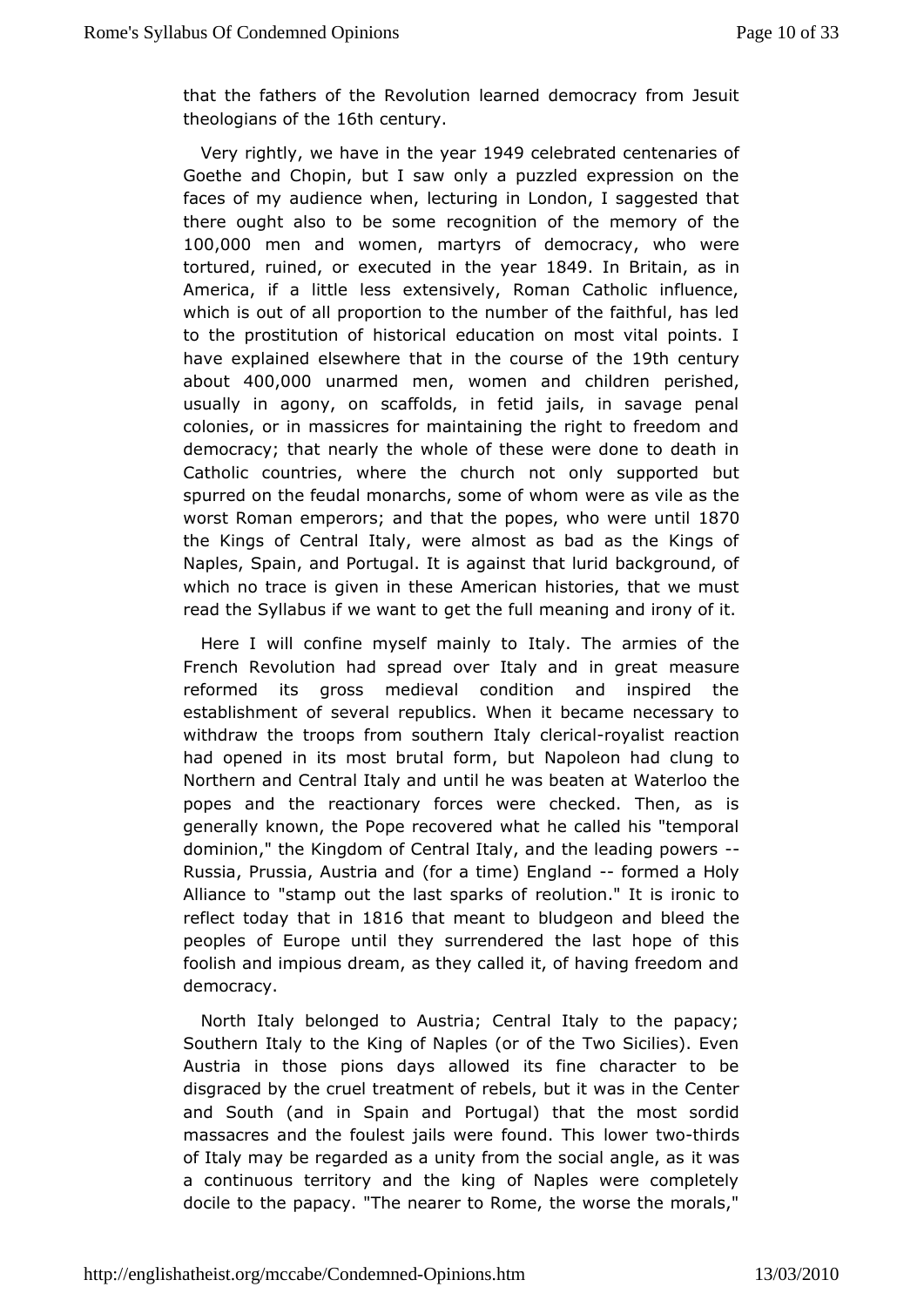was a common saythosin days. The Austrian emperors ruled Northern Italy from Vienna and cshow edable degree of independence of the papacy, and their ruleowas pathe least and oppressive in Italy. The King and court of Naples in the halfof the century were gross in conduct and as foul as the w monarchs of Milhinedle Ages in the oppression of the people and the punishment of thesdemanded some measure of democracy. A Catholic general in the Cooverlation control of writer whose conscientiousness has been fully vindicated b distingushed Italian scholar, Professor Croce, tells us that the vile Kifierdinand17901825 "100,000 Neapolitans perished by every kind of the eactahuisme of political freedom," a large part of these dying a slowdeadh hionrid bihegeons of an incredible character. His son, Francisile, iwas just as personal conduct ("A vulgar cruel profligate who left Governmenthis favorites and lived with his mistresses," say Prof Bolton King), ano ontime user of Colletta's contemporary history tells us that in  $B$ hoeyenext  $8251855150,000$ were added to the list of democratic mpaorphyriations of he the Kingdom was not more, 0toh 2,000 ne can easily understand at this awful drain of the best blood of the country chiefly the educlaite ed als, caused that decay from which Southern Italy has not neectofuelnighd.

This ghastly and murderous misgovernment was maintain undethe very eyes of the popes for 6 more arthrawnas at its worst when I Riuss ued his fatuous warning to the world that Liberal sentimentes cowerupting civilization and laid down that in no circumstances were enthible to rebel against their "legitimate" king. The church was so the msadely of the monarch that twice, after risings of the people, the king surrounded by the bishops at the altar wheen ebe swore calling upon Godritke him dead if he did not keep his word to grant freedom and demandrancy still fully supported the royal perjurer when he disowned hissomentihitead nchis murders and massacres. So callous was the court that lazzaroni Naples, the human vermin of Neapolitan society roasted and ate, unobear atchee windows, the bodies of Liberals they had killed, and -  $b$  hig and rat heir blood from their skulls. And all that the world's moral otacs avew also find that these damnable Atheists and Liberals threatened the flower Roman and Neapolitan civilization. These things and suppressed by histordians and the public mind is left open to Catholic lies. When, some ywe a bea a cobok ("The Price of Democracy") on these real events of the olpasblics metary in London would accept it. It might hurt the afteheollings of our fello-wcitizens.

The condition of the Pope's Kingdom at the Papallust as foul, though the number of the victims C withsolliess. The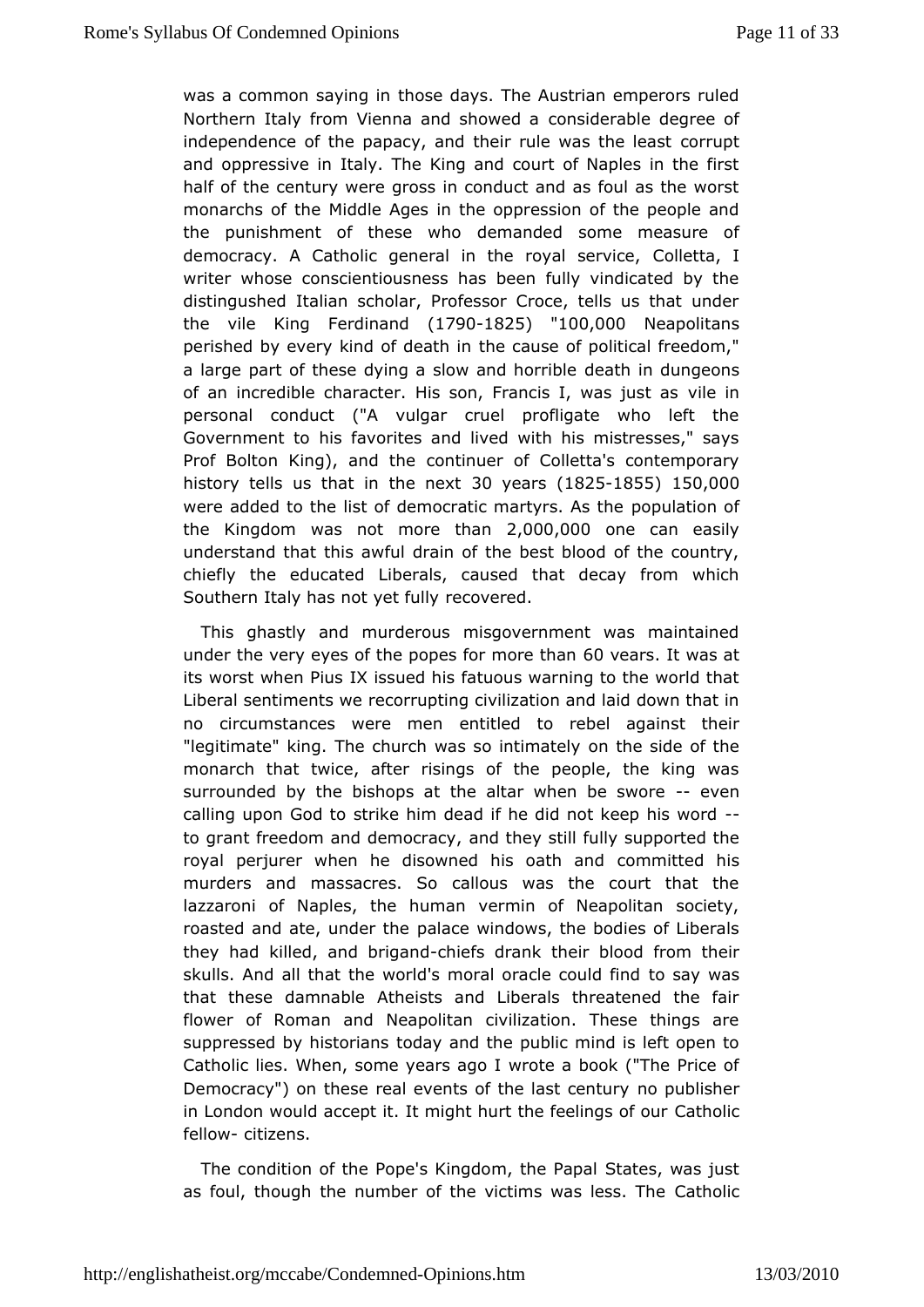legend here is that there was a Catholic as well as a Prote Reformation in 16th centurand in the course of this the gross corrupwibnch "the evil taint of the Renaissance" had brought into the papal chound dommd was abolished and the people lived happily ever afterwand ways dto heim -fairy tales. It is, as usual, a lie. Napoleon destuncey, eblutthe papal at his fall the Holy Alliance restored it. At onde it was discov be one of the most corrrupt little Kingdoms in Europe.

I have emarlier works pointed out that in the standard histori work on9th centu Europe, Volume XI of the Cambridge Modern History Catholics werse uses ful in revising the Encyclopedia Briticannica that they have toh in togoottruthful volume withdrawn for "revisionthe Catholic historian Lady Blennerhasset quotes with approval the statement of t distinguished Fpeinecsht Lamennais that Rome, which he visited in the thirties, was "thseefwo auries suder opened up to the eye of man"; and Lamennais was so able ampdiesetaltchuast ahe Vatican had thought of making him a cardinal. The Brit ambassador Lord Clarendon said that it was "the shame Europe In 1831 thepowers of the Holy Alliance, Russia, Prussia, Austria, Frxnce and Englandstes reamileater, which was published, to the Pope, telling him that whits ikingdom, clerical government and administration, was so foul that it revolution. All the authorothies mporary Italian Catholic historians Dike Azeglio, Farini, and Cantu, and modern expert like Lord Acton (the Ceathonic historian in Enrope), Bishop Nielsen, King, Okey, Orseltene same story. Such was the savagery with which the popes represtshead lidorodraAloissom angrily remarks that they were worse than the Old Man of Mountains, hitherto the worst organizer of murder In history.

This fould ministration was conducted, not by Atheists and Liberals who were podsoointilizantion, but by sleek and corrupt clerics. The public debt grew ay earn by famine and cholera swedt the country. Brigandage was so raifefot heagnwhen pritlee visited 91,t0a0 Opapal soldiers had to protect his route The general poverty was appalling, for there was little tradent less indusThyere was no system of education, and schools wer so few that illitera  $\frac{2}{9}$  pweasent. Vice was as bad as in any country. The administration of justinal epit, was iolence appalling, priests with crucifixes presided ptizes drawing of for the public lotteries, and so on. on N the signishe Cambridge Modern History. There was, except under the Turks a lessivilized state in Europe. And Amepricatens sporisest now say thap riontecting this system from "false liberalism" the popes rendered inestimena bilose to society at large, and professors in our universities swppless fthe facts in teaching the public history.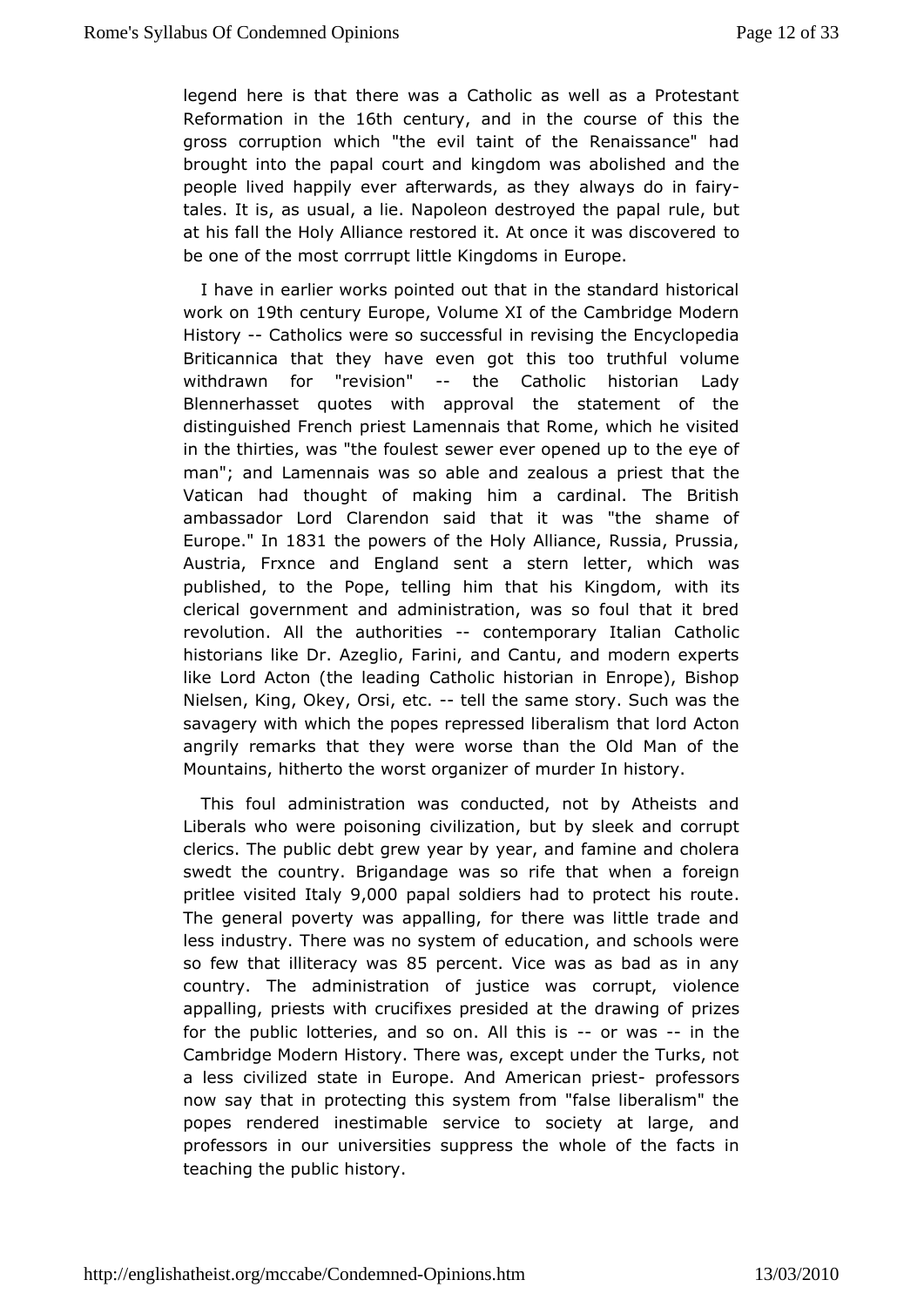What sort of mentwese popes who were trying so hard to save civilization **823** when the PopeNapoleon's days cried, the quarrels and greeds of the cardil Caaltsh and powers led to the election of Leo XII, an old mansh who beim greferred birds to attending to ecclesiastical business. He left this Secretary of State, Cardinal Consalvi, who refused to be ord priest so the at could indulge in luxuries with more comfort. Le died in Six years, tond" ethent joy of Rome," says Baron Bunsen, then Prussian embassadur Gintyt, Heahldolas the cardinals still fought, they put in Pius VImlana wareck of a senile decay, who Shuffled about the palace for less than two slobbering, his head twisted permanently to one side by inc paralysis. The es of the church" (cardinals) who were helping the Pope to  $s$  awidization, deliberallely chose these wrecks when the voting was equal tshoentehaw ould be another election as soon as possible. They were, in fwabb, leoma tsheet of doddering old fools with just enough vitality to secure the m that their wines and other luxuries required. The zeal contemporary Fremtholic Chateaubriand, one of the chief literary glories of the Frenwhischnur Rome when Pius VIII ceased his dribbling, and he describeshow inthelisqust Catholic powers bribed the cardinal electors and intrigued fo owncandidates. But the aged Cardinal Albani, who had carried election of Piulsand been rewarded with the post of Secretary of State, used Austriananfounds blocked the various candidates that they had to elect anoGineegroorlyd XnVan,

It was a scandalous choice, for Gregory was lanotoriously a glutton, of disputed morals, a heavy wine bibber, fond of e novelsand of salacious gossip. Bolton King, one of the mo moderate writers opmertiloned, says that "he absorbed himself in ignoble pursuits while the groman edy under misrule." Professor Orsi, who testifies to his exgdestscinoup and each wine, says that "the abomination of misrule theoame blacker ever It was the year a year after the Second Frencn Revolutiond risings in Spain and Naples. The whole of South Catholic Europe seveithed evolt. And your Catholic neighbor, duped by his literature and sutrorentholered dupers by professors who write the history of Europe forahim, imagines at these elections (three in eight years) the pions cardinals andfasted in their sealed chamber until the light of the Holy ( descended and ded them to elect the man best fitted to steer the Church in such turabule hesn.t

This clergy will assulte than these three popes of the revolutionary period were holy and ,  $\alpha$  in  $\alpha$  (20 usam en it is true that by were completely worthless, this did not matte much as they all left lethef the church to the Cardinal Secretary of State. This draws our antention more scandalcus aspect of the period. Three abloscession als in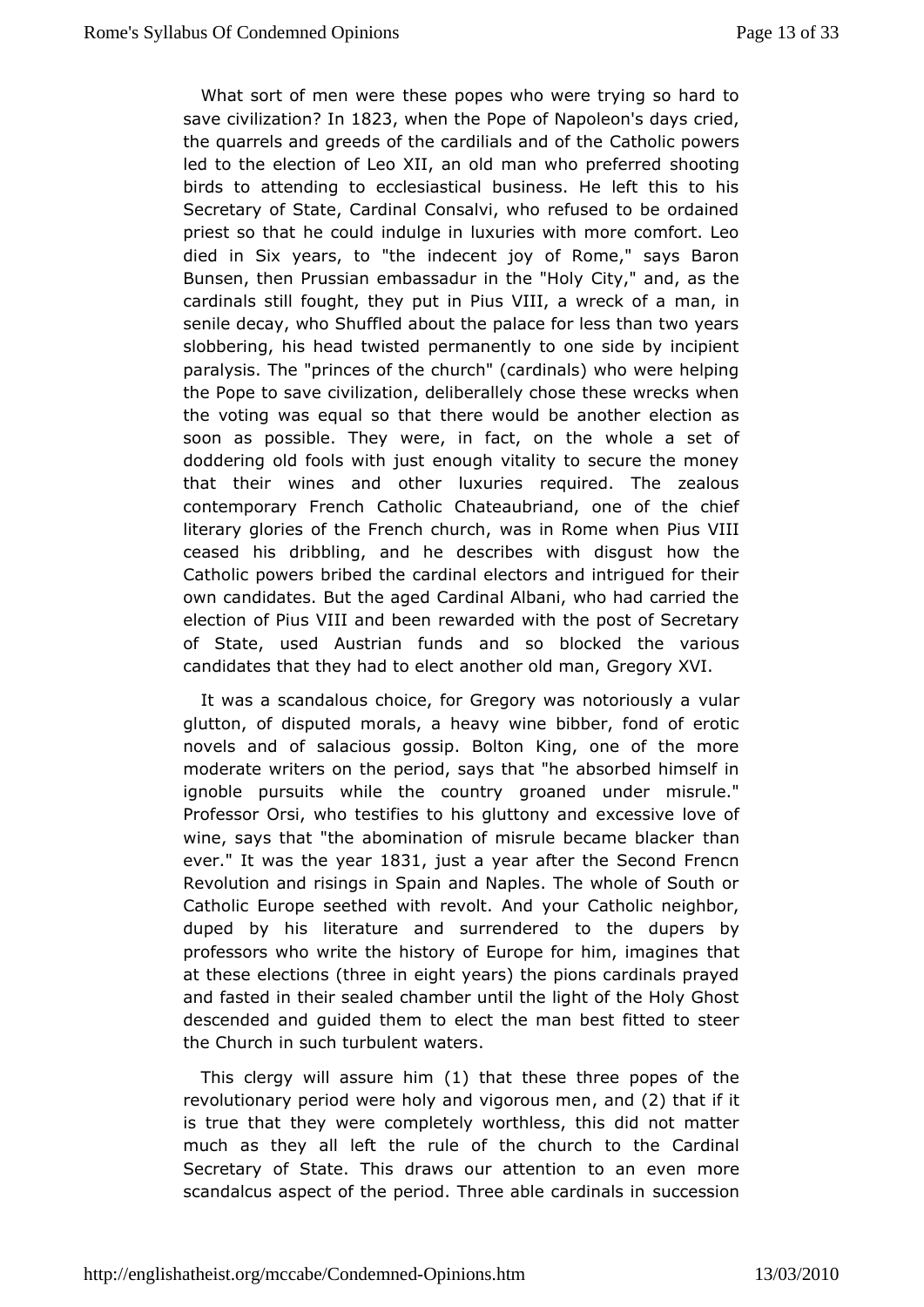did rule the church in this capacity from the fall of Napoleon issue of the Syllab&&4iConsalvAilbani and AntoOtelli Consalvi the cholic Encyclopedia says that he was "one of th purest glories of the oC hRug on he" and that "the purity of his life was the more admired becpacussion the had to mingle much with a worldly society." No one knows ariwhet the rhis was asceptic, He was an Italian aristocrat who refused to  $\mathbb H$ hands (or other organs) be bound up by takinf the vows o priest, and w-hwo as a welcome figure in Parisian and Roman society. "I like pleasure as anny umhan a's he told Tallyrand. Other contemporaries said that he was a shown puts all is added the circles in which he moved. The Catholic Lady Blennerha leniently credits him withg bange assow mewhat woridly life."

But the urderous suppression of liberalism did not begin unc Consalvi but ucatedinal Albani. About this gentleman the Encyclopedia prefers to salle en oat is in get eclined to take the vows of priesthood and he was, in Romsek, epotical and y immoral He wa<sup>\$</sup>0 years old when 1821 he got Gregory electedet he was at ihe opera every night of the season (to : and hear Malibtheant) year. He did not, however, live long to enjoy his new position, athobithion and this remarkable trio, Cardinal Antonelli, who presided dress terbutheen ery of the middle class and the nobles of Italy and Syntabus the  $S$ the world in a message of touching piety and zeal for civiliz He was by far the worst of the three. Before the fumigation of the Catholic sanctuary, the Encyclopedia Britannica said tha "displayednsumate duplicity" and spoke of his "unscrupulou grasping, and sipesriseornality." In the last-éodition me more enlightened genertation words have, of course, been cut out. The French Grande Envariatepende arer, the time of his death and in its day the greatester ewnocrek ionf Europe, says that "he left an immense fortune but nothing to distressed church, and the claims of the Countess Lambertin bastardaughter, bore witness to the corruption of his morals The Catho Einccyclopedia softens the final exposure of him b saying that he was biocith poarents. He was, in fact, the son of a poor peasant and he left  $\omega$  for  $\omega$  and  $\omega$  of  $\omega$ relatives, the bastard countess claiming hem share openly ground of paternity. He left little to the Church, whose finane hadleft in a chaotic condition and deeply in debt, and "onl trifling souve thine thope.

How many Italian liberals were sacrificed under these disgu popes and Secretaries of State, in addition to their respons for the eapolitan butcheries, it is not possible to say, but from book published on molon 11 856 by one of their yilculignis Orsini, we get a grim icded be d Hiet "The Austrian Dungeons in Italy," but it includes his expepiaeln deuniqueons. He knew both well. His autographed photograph hanogfs moyn the wall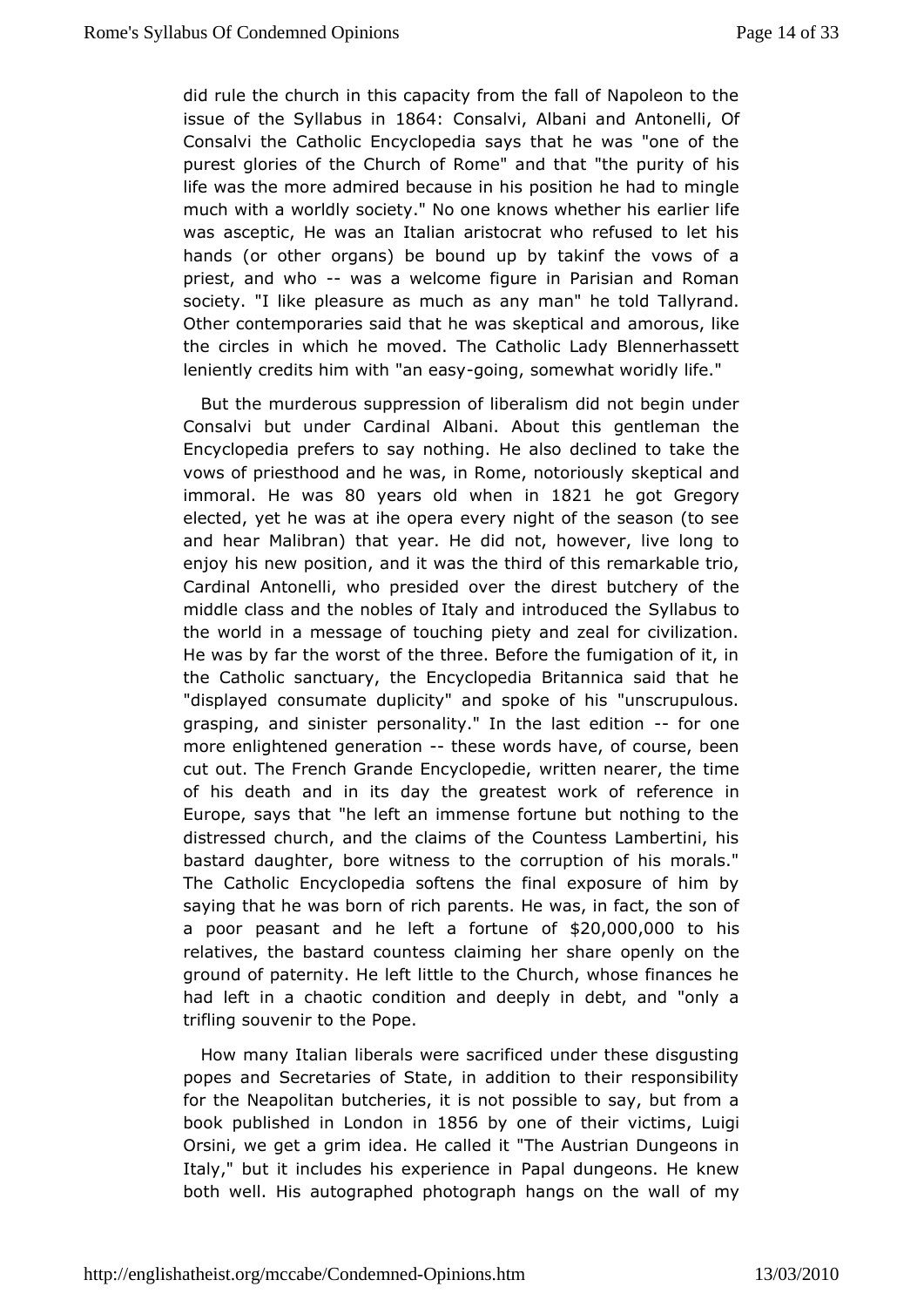study, signed by him just before he left London to trv assassin altaepoleon III for supporting papal corruption. His fir prison was a stiolliengmeasuroinfiget by feet and containing only a sack of straw. Rakmen he was put in the Pope's "New Prison with nine youths too fl 9, all"looking more like corpses than human beings." They could hardlsytat md ingound Their food was "swautet and a little bread; their straw sacks were alive with vermomm there he was take 20 wethers "chained twod two" to the fortress of Castellana. This had a one time been a viwlhaichn Pope Alexander VI, of fragrant memory, had spent weekends in twethsuhmismentistresses and the choicer Roman courtesans; and the Pope's bedroom piously preserved, says Orsini, and had "the most hideous obscene pictures frescoes) on the walls. The place, in a heav malaria swamp, was nowwith damp and fungus." The unvarying diet of the prisoners was shicwarm watead flavored with tallow. Half the prisoners had praismenady been in 15 to20 years rsini and the younger man were sentenced to the galleyand after a time they were taken in chains to the fortre at Civita VacDheassed as galley estrowde500 or60 in one dungeon, they were chaine wall to with a two foot long chain which was "never unfastenesdän (i eareyn porposes). Most of them died solwly of disease or stastayastion. "This," Orsini, "is the treatment to which the Most Holy and Merciful of théaithful condemns those who labor to drive out the for oppressor from ntahteivre land."

There were  $a\beta_0\alpha_0\alpha_0$  these Political p(thison optimation total Population of the Papal States  $\Re$  a $\Im$  000,000  $\Im$ his foualnd murderous jails when Pope Pius IX penned the encyclical and Syllwabucshihe affected to save civilization and his friend Antonelli, sent it the tworld. One does not know whether to be more disgusted with wthe, pperripe estinsated these horrors to protect their power or phrefpsiseositss and who today suppress the facts and lie about the general condi But in the middle of this unholy period (1830-60), which the popes were so eagoer prolo, nog ccurred the great revollu8t4 os of and the consecration oPiuRop&, and it is necessary to consider the relation of these everEnscydhoptholia Americana there20-scodumn article The19th Centuryt devotes just six lines to the prodigious revolutionary wave wh 1848 sweptseven kings from their thrones and the counter revolutions 8049 which ledato intensification of the butchery of democrats. The editors of the Ennuosytchcapveedikanown what to expect when they entrusted the writing of this artic Dr. J. Walsh, the zealous Catholic propagandist and anythin anhistorian. Here I must be curt.

In 1830 the French carried theire Sycodonion, and by that year the LaAtminerican colonies and the Greeks had won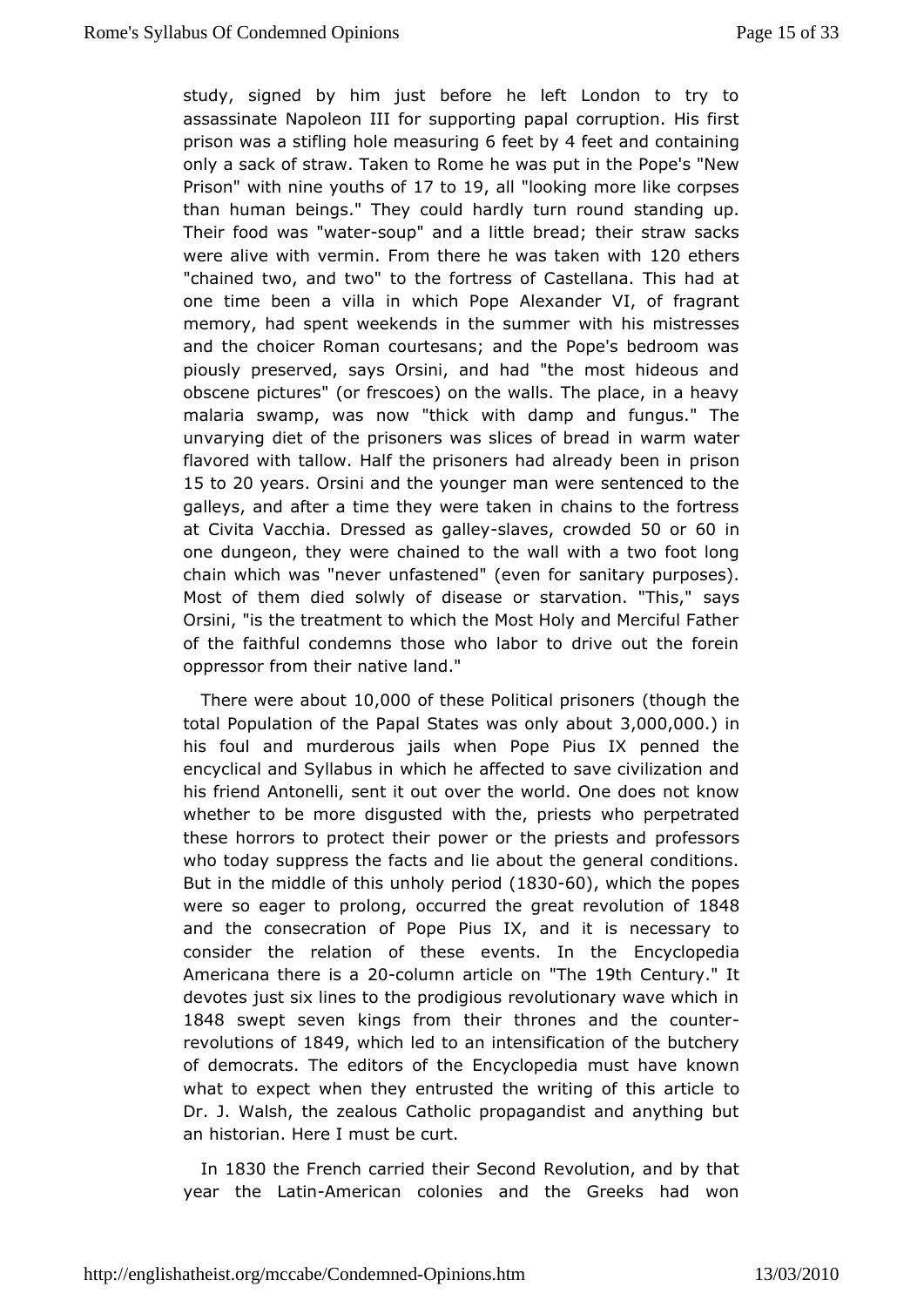independence; and there were revolts in many parts of Eur These evenassed the hopes of all liberals and, in spite of t fierce prosecution Idehsaoreibed, the Italian demand for freedom and democracy spread to the embidle class and to large bodies of the lwndr&k4e6the miserable GProepgeory died and, after the usual indecent struggle for the tiara, Pi waselected.

A provincial bishop, he had come to Rome with the reputation a man who deplored the bloodshed and was in favor of mak concessions. I cotmiteets swith all my experience in writing biography I do not understandh an interveat that time. He had been sickly and epileptic as an wind buthi, caal n dellow pupils later insisted that he had taken a a passive npart in perversions. His British biographer, T.A. Trollope, was convin the evidence that he was "the biggest liar in the school."  $\overline{a}$ "Histary Forfeemaso" htytell how is a 46-year old priest, he bocame a Mascancharge pudiated with rage by Catholics but fully proved by the Masonic histicemidnDundyey W-r-ight and as Bishop of Imola he was certainly wointhgoloocd terms liberals. The powers therefore favored his election; the lil hailed it with enthusiasm. Under pressure fro.m them he gra an amnesty, hoe utdid nothing further until the revolution broke in 1848 In January of ybat the peasants of Sicily, led by professional men, drove out the rap wed paromalar smed a republic, and the revolt spread to Naples. In February was Third French Revolution, and the flames spread to German Austribungary, and Dorth Italy. The Papal States were surrounded by triumphant democracius solegad to make concessions to the liberals of Rome, though the wily  $\epsilon$ unscrupulotis Antonelli robbed those of real value. But in Jur heard that e reactionaries had smashed the revolutionaries Paris, and then Atubsatria was negotiating for a big Russian army. From that time the wretcchied wPhopoleall trace of democratic sentiment, if he had evente etrau iineed yit (as he certainly professed). Mazzini, Garibraelplublaionalnother came to Rome, and Pius, alarmed at the revolt of, apparenlly whole people of Rome, signed a grant of a Constitiition and as I said the first chapter, fled, disguised as a footman, to t protection ofinthe mous King of Naples, to await the deliverance promised by Louis Napolben Austrosian forces.

Seventy years ago, a pious schood of  $\alpha$  mulles are set of 12 and  $\alpha$ devoutly kissed the cap kudf Pius IX, for the church had declared him a q-sainer (a "Venerable") and Rome had sent these relines aboutly bogus, as was usual) over the world to collect funds. Today I  $\triangle$  ax  $\triangle$  cbato  $\triangle$  oaked memory and salute the bearded portrait of Orsini, thie edman who assassinate Napoleon III for putting him back in the Chair of Rome fell to the troops of the vile French adventurer, who b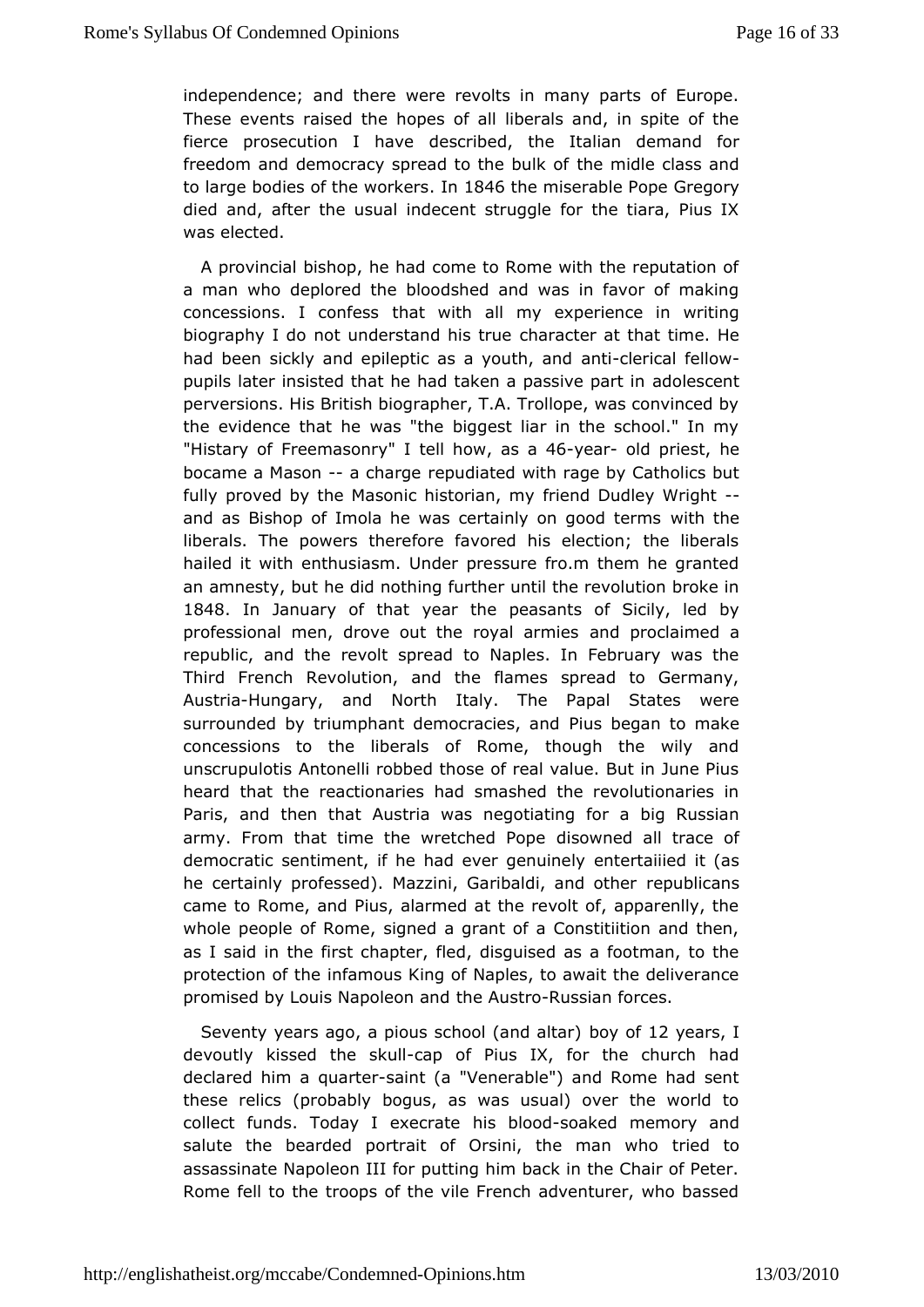his power uponh a combination of the skeptical but bitterly an -Socilist middle clabe a hedroy as there is today. But the Pope remained in the mountains lastild theocrat was dead or cleared out of Rome. He promised an amnesty, but, wi exceptions which Cambridge History useft7,256 democrats outshobe range of the amnesty we be executed in Rome. At Bologne "omcetottho 2n0 of the noblest citizens were shot "in O o sien) id a 2 in one have at Imola(Piusformer Bisho), pt 5 cat Ancon3a0 at Fortaind so on. There had been 00 political prisoners in the jails when Gregory died and a Pousinced an amnesty. There were now 8,000Torture was reintrodue Gatholic mobs were armed and committod "atrocious acts of revengens ( $\delta$ irical). The law held good; there had been no reprisals after the pop revolution but the land groned with torture after the cler royalisdounter evolution. And it was in this atmosphere of holiness that the meaps the alled his sacred legions for a solemn occasion and declared that Miaey Vhagdinbeen born without the stain of Original Sin (the Crome aputione).

This incidental development gives you the Pope a'ssure of the intelligence "satractesmanshlip was in 854 that he declared this alogma of the church and urged Catholics everywhere t bow down to statu'elsa by Immaculate" (in flowing blue and white robes) ind wear medals a whith the same figure. Priests in every town and village of Europe sopearmeons uosninghe Immaculate Conception. Every peasant child treasured and we brass or tin medal. And, natu-mailthed achall fin a village on theslopes of the Pyrenees came home 85514eand day to ind her parents thanty saterious but glorious lady in the familiar robes had appeared to helme not intect French that is usually quoted but in the Sphaanlish patois ovfillinge, "I am the Immaculate Conception." Pius swallowed the story and helpe impose the fraud upon the church. to the gorgeous profit of stor eepers f Lourds and the Freneh church. He even blesse the enterprise of avnioltange which tried to grow into a town by having a rival apparition.

Atthis time at 15eOa, s0t0 Omen and women lay festering in the jails of Italy themAlps to Sicily, and there were further tens o thousands in the jaHusngoify, and France. Such was the indignation of Europe that whem peartihitizers with Garibaldi in 1869 organized a legion of volunteertso igno Loountdoanmed help him to clean up Italy the British Premier, Lord Palmor said in the House of Commons when he was pressed to interv "I see mobjection to a party of English gentlemen going to Italy see the eruption of t Etna." Palmerston must have known, as the whole Navy did, that fae Briwash then cruising in Italian waters, and the commanders opening gailoren to batches of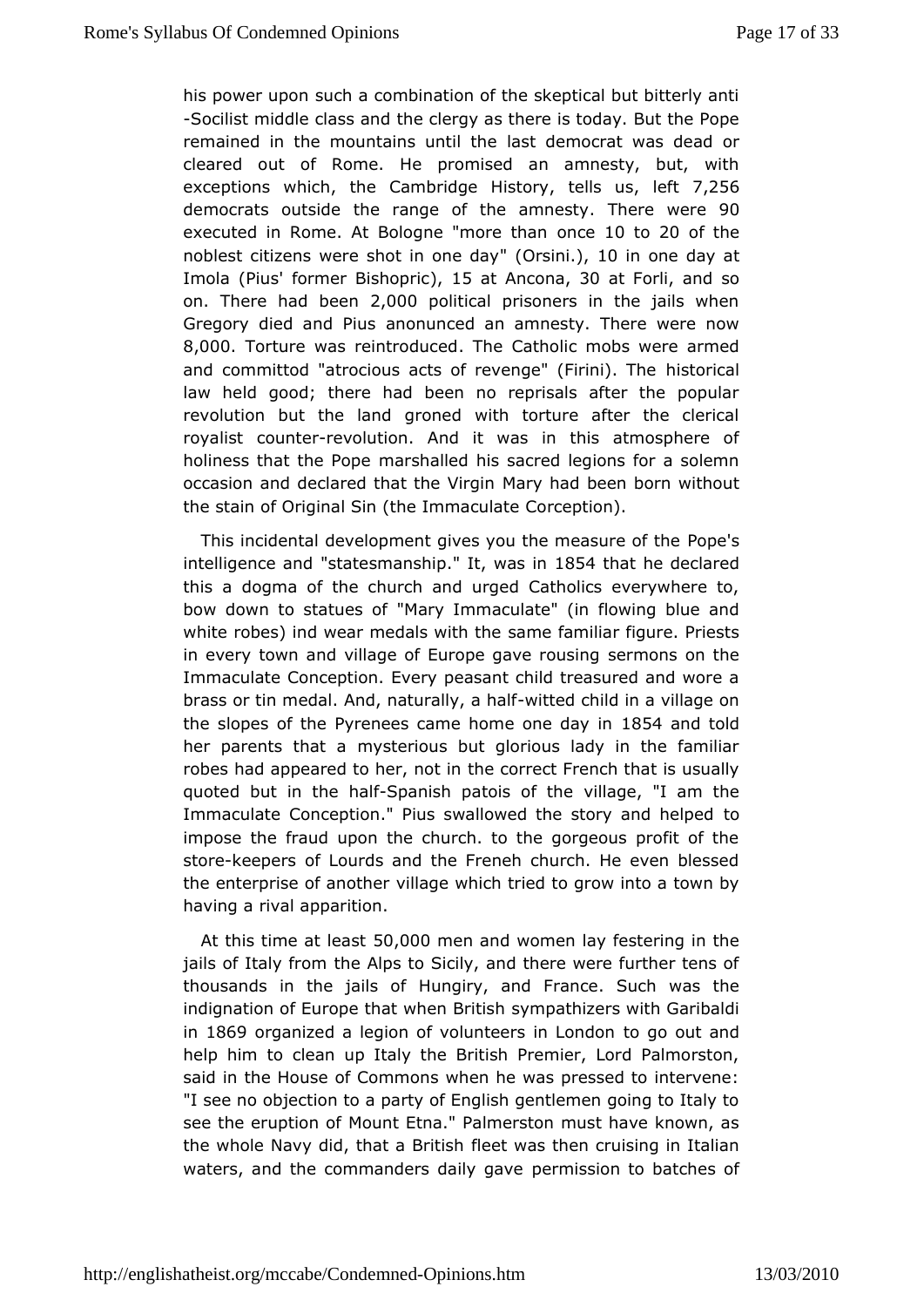sailors and officers to hove a dav ashobhopinanoulltastseekse and pistols with them. Somehow they alwthy esmhad to use

The King of Piedmont had bribed the French to withdraw wi concession of what is known as the Riviera (Nice, Monte C etc.) and wansifying Italy under his crown, Garibaldi and his "Thousand" playing a **gaotiowsthe campaign. It ended with** the occupation of the Papal Staa Poon ne its the t offered the Vatican a generous annuad oam boewnas madieonin but it was indignatly refused. It was more profitable to denc the Italians as "robbers" and describe the Pope as "the Prisc the Vatican" Catholic lands. It was the accumulated allowanc and compound interelesits othiat was hypocritically accepted by the papacy  $9a$  9as the price of ophee's blessing on Fascism.

In fact the Papicy had no right ovolmapensattion. It had got the territory originally by the gros**Bonatudnobithe** Constantine: it had soaked the soil of Central Italy with blo hold it from 000 to 1870 and above athe inhabitiants had vote wheimingly for incorporation in the kingdom of Italy rejection of ptahpeal yoke. The Piedmontese had taken an honest plebisicite in every pamod imce Rome. In the Roman province 232,856 otes for Victor Emmanual and only he P.d poe the Po's eown  $c$   $40,785$  oted against him a  $46$  fonly im. If ever you see these important facts mentioned today y probably fitme Catholic tag attached that the result means nothing because the Pope atorbade to vote. As a matter of fact40,000 voters meant-ffioturns of the tadult male population of Rome. Women had no vote in those days and other fifth were clerics, papal officials, and clerical servan merchants.

# THE CONTEMPTUOUS DEFIANCE OF MERICA

We now see the full enormity of the claim of the Catho Encyclopedia that our modern scorn of the Syllabus is based "misunderstandings and malice" and that it really rende "inestimable setrovice society at large." It is the customary trick. Catholic apologists pew thotheir works to be read by educated noantholic usually tr&atlabes cavalierly. It does not claim infallibility, they say onal net mids ons and reprobations do not bind the modern Caehxolricssest just the personal opinions of a worthy and remarkable pontiff  $\mathbb{I}^{\dagger}$ dazedby the new thought that was coming into Europe, did n discriminatufficiently between its extreme forms (Atheism, etc. and its sobibedralism, and really felt that it was a danger to t moral principles which civilization is built." The Catholic Encyclopedia, which professes etroal the ublic that it is the cream of-topdate Catholic scholarship ably ttimse arsenal from which preachers and popular propagandists derive t ammunition, will have none of these glosses. Pius was the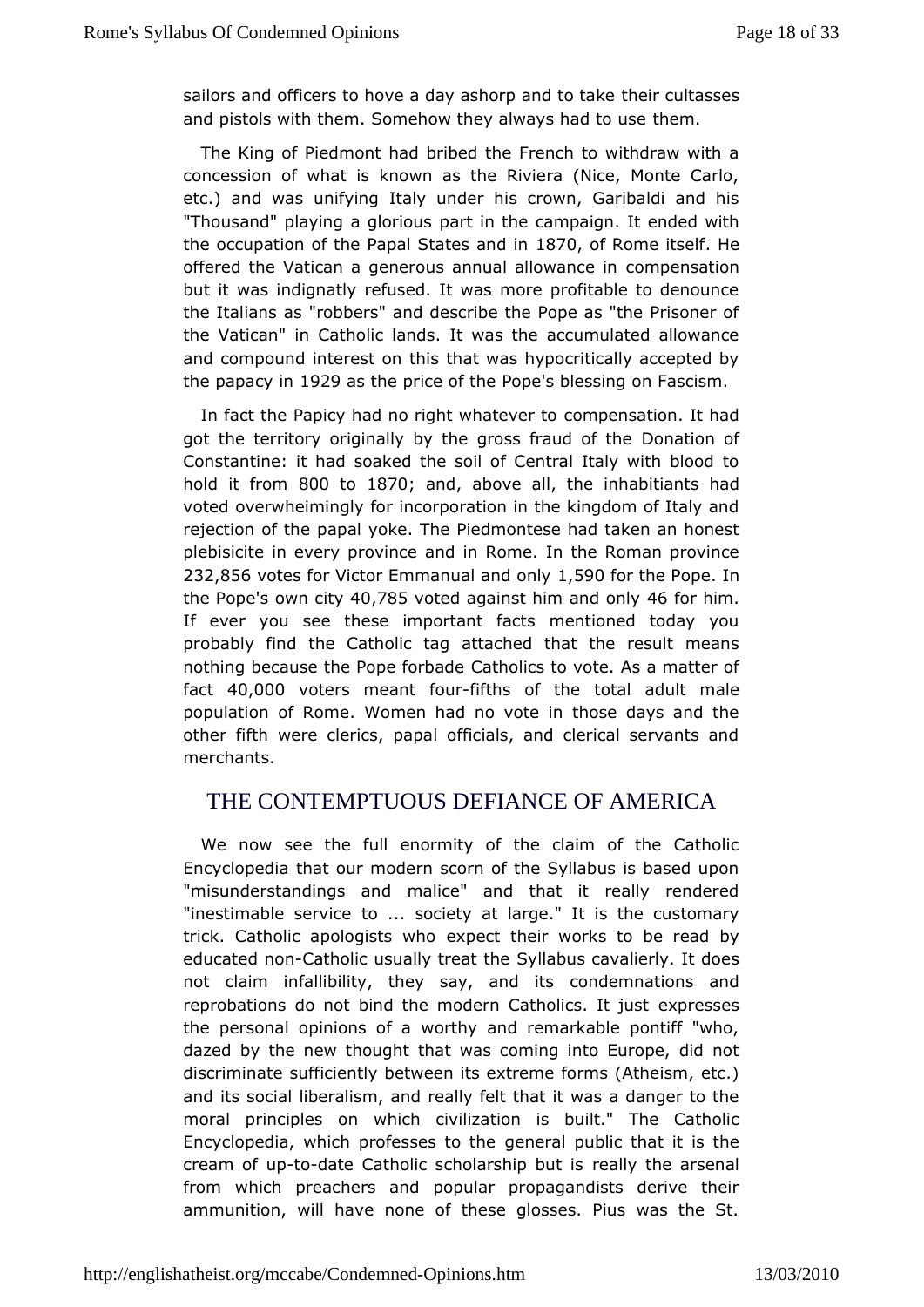George, to meandest figure of those hectic years in the middle the last cent Oivilization was threatened by the new thought and its more impulsive aund sorroupeulous champions, and, as usual, the wise and inspired head of the achunchme Olympus of the "See of Peter," screened from the passions o by his holy environment, serenely pointed out to the world dangers offatse liberalism."

It is time that American historians and sociod ordiniests imposition of this mendacious junk upon milhisdeadof citizens of indirectly encouraging it by suppressing the facts. "fearlessn" est Pius in issuent ween 850 and 1863 the thunderbolts whireh gathered together in the Syllabus is grotesque. The -puriidet who claiitm snust have known perfectly well, as every freshman in histoburyinkon othwast that period the Pope and the papal system were protected by hundretchousand bayonets of the Russians, Austrians, and Fre besides the Shwissings of the Vatican itself. The writers whon the Pope criticized wonly betwond his power but laughed at him instead of threatening him. He gweeast boxteant condemning the leaders of the Ameew id antim Republic, who hadscornfully rejected the dictation of the church as well as rule of the Kong Spain and Portugal. The references appended to the Syllabus show thissetrontcheplace the Pope was condemning certain liberal Catholic, or worldtedwas later Moderniswtriters of France emany and Italiers, efrom 1849 onwardwere bullied into silence, and it required no more cour to dance on them it hobones in jackals threatening a dead lion. The men who were really dfarrogmentohues Vatican angle were dying in the putrid jails I described atterrewde freom Constantinople to Philadelphia. Fearless! Otmenks inclined to that this pious Washington Catholic professor is writing just agitate Cdatholic spinsters (with money) or children, but I supp that even the reconverts of whom the church boasts have to swallow this stuff.

But theorst of it is the pretence that the Pope had any right speak in the name violization. Thirty years earlier the five leading powers of Europemhoasot, himailiating letter, ordered the Pope to bring his dominion up otto ctilve-lizeawte-on. I described their condition the 49 they fell back thratto condition and were as foul as ever. There was not a more ign morecriminal more ineptly and corruptly administrated area Europe. It, rang swotth of the Syllabus. There are several columns of caustic work Syblature, in a dozen languages, in the index of the British National ale releibor as yonly one other kingdom in Europe at that time which was oafsthoew as that Pope. This was the Kingdom of Naples, and it was just as a subject the Pope's moral rule as the papal Kingdom itself. Next to them at the botttome socale of civilization was Spain, and to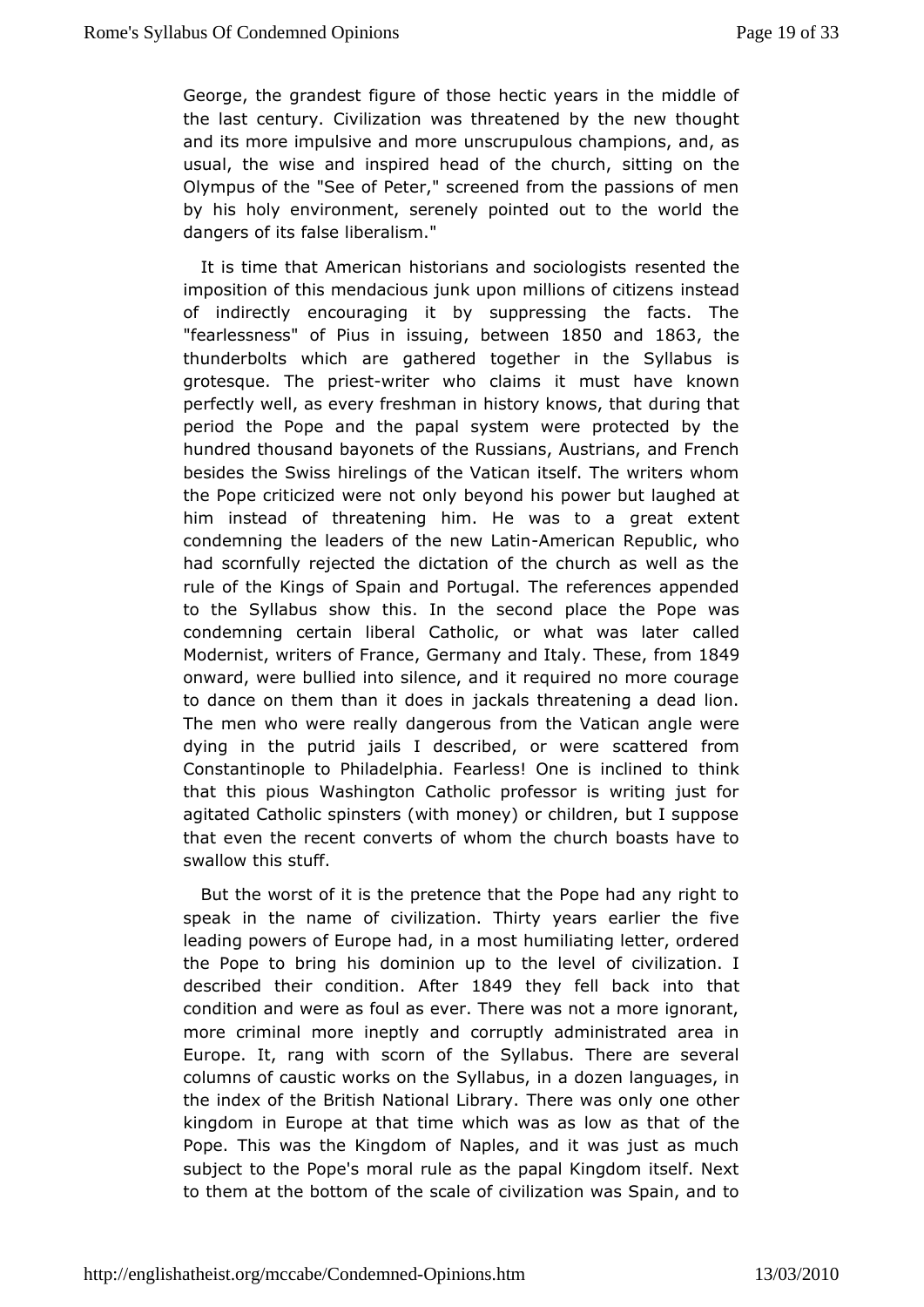its queen Isabella, II, Piusch thad resented the Golden Rose, Rome's annual tribute to a womanity uenceded of piety. It is not disputed that Isabella was the most openly indiscriminately immoral princess in Europe!

With particular scorn nEouted opentual the Pope's encyclical 'Quanta cura,' in which Pius moprophoniendong tcheebauchery and the threat to civilization, and the accompwaenyeinsgenStyllabus out by Cardinal Antonelli as Secretary of State. He wrote messagen the same virtuous ink as the Pope. Through the ambassadors every counthye kdneet wils of Antonelli's amorous adventures, and some of them knew ttahkaitnonecowlessal bribes from them for being allowed to influpotic ythe Vatican We need not express disgust at the hypocrisy of Europe. It, Americanre just as hypocritical today, the only difference be that in our dayshythe ecrisy is in the name of freedom and democracy and in those days ihewaacined cause of suppressing freedom and democracy. I am notthelear which is more laudable.

But the liberating armies were well on 1the march in would not claim the same virtue of Crusaders for the armie VictoErmmanuel, who by the unification of Italy doubled or tret his wealth **and** er, as for Garibaldi and his volunteers, but a least they were brothygilling ation to Central and Southern Italy while the Pope shrieked anathemasnatday and talked about the threat to civilization the next a diapy.s Under headings (Illiteracy, Education, Crime, Wealth, etc.)' Mul Standard Dictionary of Statistics shows the  $8a0$  vance after when the papual that had blighted Italy for so many centuries was brought to an end lil Domesam says of the temporal power in his classic "History ColfrLsattiannity:

"Rome, jealous of all temporalit**s oww.meigynieded tup**, or rather made Italy a battlefield of tthe sTtrraamsgaelpianred aantd the same time so secularized her owasspoirctourafloundremacy altogether the priest and the polatbicial  $\mathbf{u}$  degrade the absolute  $\mathbf{u}$ irrevocably, the Kingdom of Christ inutoorlad. Kingdom of this

And Georgorovious, the highest authority oo nthe history city of Rome, says:

"The whole history of the ffrounds am orace eample of a struggle of such long duration, or one smootuin ehaansgelule instruggle of the Romans and Italians against the of Tet map of Table Psower mose Kingdom ought not to haweoblede h of this

Like the greediest prince in Europe the Pfopehihsad fought wealth and power, and his modern lackeys, who argue soler that agreat moral power ought to be independent of secular powers by having its row ory, conceal from their readers that for centuries bef8o7r@thesesecular powers had corruptly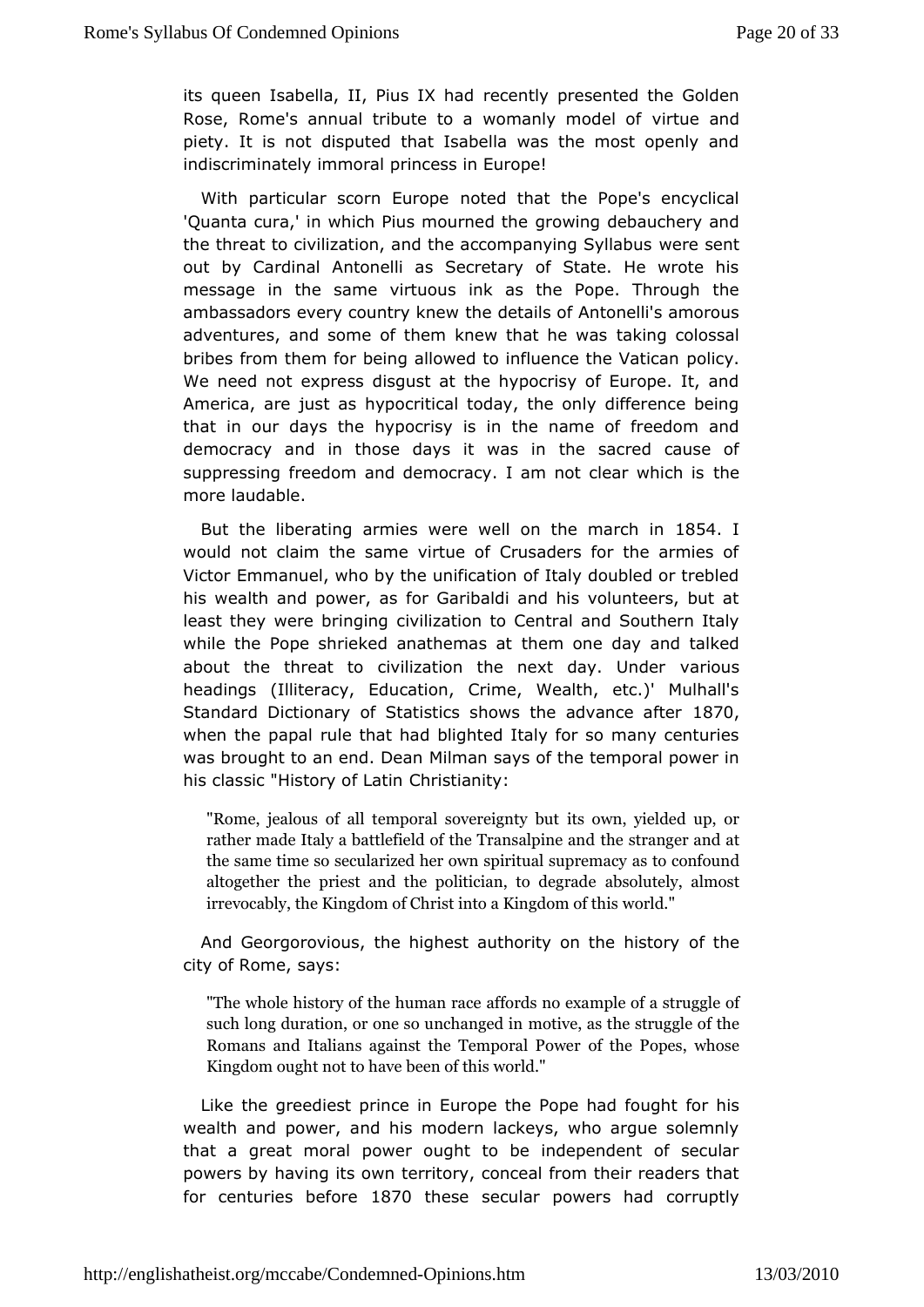intervened in papal elections and three  $\nu$  aparov from as  $f$ rom1870 $t$ o1929when it had not an  $a$ e $c$ rrreitory.

As I said, the men of the Papal States now completed the w which their ancestors ha  $d$ 0  $\Phi$  gains before by voting the Pope outpoofwer. The sequel was amusing. Pius summoned all the bishops of the worldatocame Council and they declared that the popes are infallible! We they csead it to the bishops that there was a formidable resistancew Clerics who some of these bishops 6tol wears ago that violent language was useBut the opponents were bribed, intimidated or drive out, and the dogmaawraed; and from that day to this no Pope has said a word to his cwhich four claims to be using his prerogative of infallibility.

The odor the chief aim of the Syllabus, the determination t protect the Papal Statesbasis of the wealth and power of the popes, is smelt in almost earierly  $\alpha$  againe, though the world of the Syllabus seems remote, wearablede with ha our own time. Just as in our own day the Vatican, finding Communism threatens the wealth and power of the churc implores the sesctualteers to suppress it by armed force on the ground that it is dangerous ivic the east in the eys of the last century Pope Pius asked the power bearted ism, the parendevil whose spawn was Atheism, Communism, Socialism, Amoralism Anarchy, on the ground that it threate theircivilization. For the sake of effect he began by denoun Atheists and DSicsmesthing like Pantheism had appeared in the works of a few Catholic but, iteasurally, none sanctioned Atheism, Deism, or Materialism, a hole when  $\theta$  do pto hat he was wasting his breath when he talked about these.

Butthis quickly led him into much broader conflicts with  $\pm$ modern spirits olutely attacked that cultivation of reason which by creating science,  $\phi$ heichheddern world and enabled it to carry out its great new ideals  $d/dg$  a hieomal social welfare, etc.) and on the other hand rid civibilzuantdens of that thad hindered progress throughout history. We doPape grudge the the holy indignation with which he denounced Atheism, Deism Materialism. That was a futile, but legitimate, exercise o profession.h Buwas so stupid in his attacks on the use of reason that he is almost a heer $\epsilon$ tatholic doctrine. The Catholic scheme is that "Reason precedese Finstent erbe God and the immortality of the soul, it admits, cathebeus percovied by reason alone. Even the divinity of Christ and his establishm the church must be proved by argument and historical docum (the gospeonly then, when you have rationally proved that the church is of supernoartiginal, can faith (an acceptance of statements on authority) begin Pilus oluxb twafs sufficiently clearheaded to recognize that this imeslitiad inderest the church wanted to win education adherents. And when he goe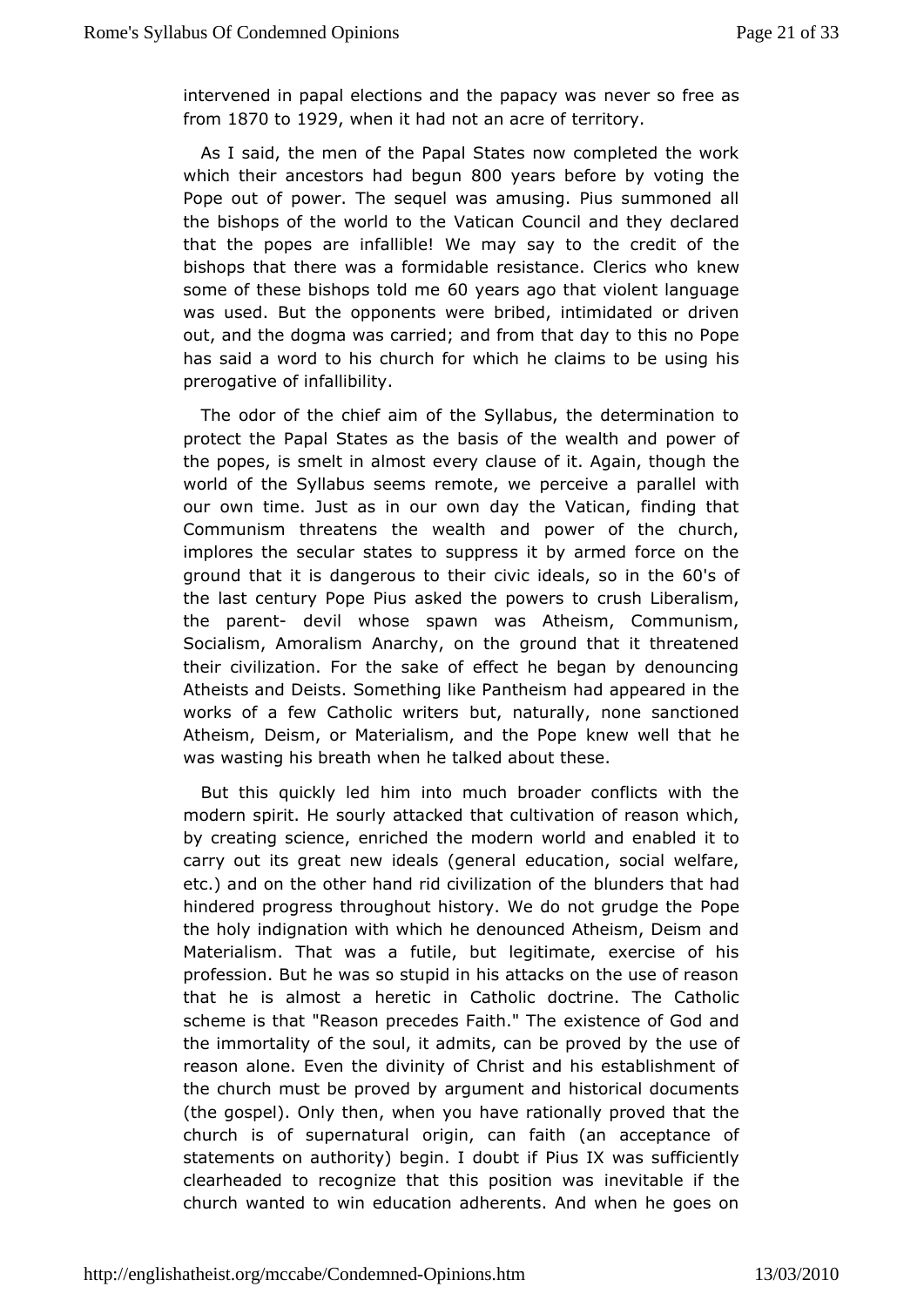to say that modern philosophy, which does not concern itself either God nomortality, must not be studied without "any regard for supernatureal elation," that philosophy must "submit to authority," etc., he bewreaved a anorance of the nature of philosophy; while when he sugAdesists hat Materialists do not distinguish between right and wronumg, trutth the hand shows he is as ignorant of Freethought literature as any cor village preacher. Evidently he had never heard of Emerson and colleague & merica.

With these blundering crudities we are not concerned here; we are, not much alarmed by the clauses that follow, whi purport to tell ussnthe econditions on which we can earn that eternal bliss which werdelnts y des Yiet claus est of 8 seem to be interesting in vieswatemethes of American Catholics. They give Protestant neighbors the comforta assurance that unless we know that the Catholic is the true c and stinefuse to join it we'll all meet in the Happy Huntir Ground. The psycholtohol puzzles us. The theory supposes that there are folk who really beluine combegoin and is rewarded with eternal happiness and neglect of chunch and is with horrible suffering for all  $\epsilon$ tfeormittiviviet reasons or none-- they won't go to church! We leave it to the psychiatri But when the tholic tells you that a man may (if not must) follo the religion white heves to be true; that if he honestly thinks the Protestant faith threlignion God will- noot we reasonably hope that he wildemobthim hoell, that Protestantism is after all a respectable branch of the Chr religion, tell him that his sentiments do credit to his Ame education bluese are just some of the (cdp unsieds 5sto 18) which Pope Pius om Minanded Catholics to reject and condemn. Of course, if he cares Poopet Prius hlaxt was just an old fool who did not know the theol**o**lgy r**ol** his bosu'creen stumped.

Of the remaining-fobured as of damnable and  $d$  and  $d$ opinions a large number refer to the authority of the Papacy VanWinkle Pius saw the world still in a medieval dress with a demonic fgbking about trying to tear it off and substitute shor and bare legs. Antealde of states he sees feudal rulers, happily restored by the bayonets Rossiane serfs, who are fully justified in exploiting and torturing bull earrepead pulzeys forgetting that the Pope is their master. They claim Powers in the dagtin of medieval theology are quatued  $Exce$ They want cthoose their own bishops and depose them when they are disloyal to theim columeting terest of the Vatican, They drag sacred persons (priestssu) spowthooteadreof rape, mayhem, or fraud into profane courts of law as if they w ordinary citizens. They claim that they can stop the priests reading papal letter from the pulpit if they do not think it in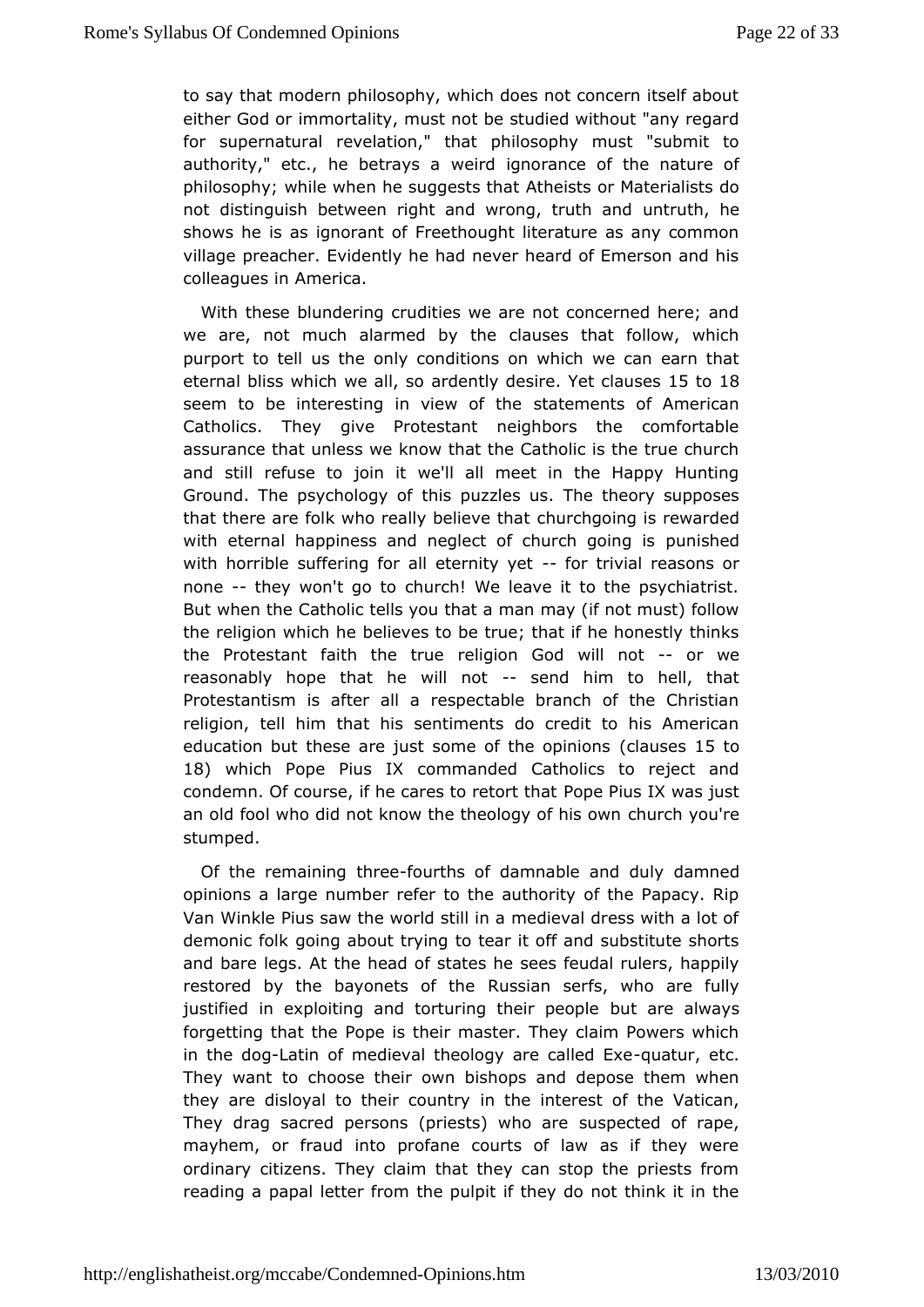national interærsd, that they may, if they think fit, prevent bishops from going to Rotheif wpot kets and luggage full of gold). They sometimes have the odich celeran oth has take a vow of poverty, individually as well as comilæctively, they relieve these monks of the vastip rsop menty countries half thecultivated land of the -edustyry hold and thus enable them to obsethweir vow. And so on. Such ideas, of course, tend to destroy civiliz-aatingtho reduce the Vatican bsalbaancle --so the Pope thunders againstathen after clause. But as it only applies todaygit and bow unconsecratured, nimportant rulers of state like Franco, de Valera, and Eowa Peron we pass

What is really of interest is the drastic, uncompromisi contemptuous challenge to fundamental principles of Americal At that time 64 America warsom the Vatican, acupteely a part of civiliz Parto obmably the Vatican had not yet heard that quantities of gold had beenCabition rothin any ears earlier we will not be too severe on Rome if od is deaa hing ily. Beyond the eastern fringe, where there were a few Cath bishops, it was, to the Roman mind, a broad wilderness in v the chierfdustry was making and using colts and bowie knive These rebels aga"ihesgtitamate" monarch were now destroying each other in a Civil War. The tebe omuluch money in the country for a long time to come, so its dsipliniolt apiraseds acutely on the Pope's attention. We can, therefore, believe except in so far as t-Amenderaitionn Republics had taken their principles ftben Constitution of the U.S.A., the Pope and his precious Cardinal Secr&tare did not think of America in despising and condemning, the funnicipalnetsal of that Constitution.

It is amusing in one r&s mest 0 years later Catholic apologists in America were blandly claiming, nd hat freedom democracy, which are said to be the most vital of those princ wereborrowed from the works 7th the tury Jesuits ez and Bellarm Snoemebody discovered this while in the first half of the19th century the Jewsauries the most deadly enemies of these ideals and egged on the pnuindes reached men who fought for them, these were really Jesuit principles, f proclaimed to a benighted Europe by the great Jesuit theolog Naturally, Ameerican Jesuits who made this discovery kept ou of sight the historichatiable Popes had bitterly denounced and fought these ideals inc**Romusiés**; nor did they remind folk that all that these theologiadenheaw arseablydiscover that, now that half the sovereigns of PE outreospteanwise, reit was lawful and laudable for their people to rabel against the depose or behead them. In England, for instance, the Jes wanted the natical Philip of Spain to be the monarch instead the genial and univeersallowed Elizabeth. They were, in fact, expelled even from Framade otating that regicide was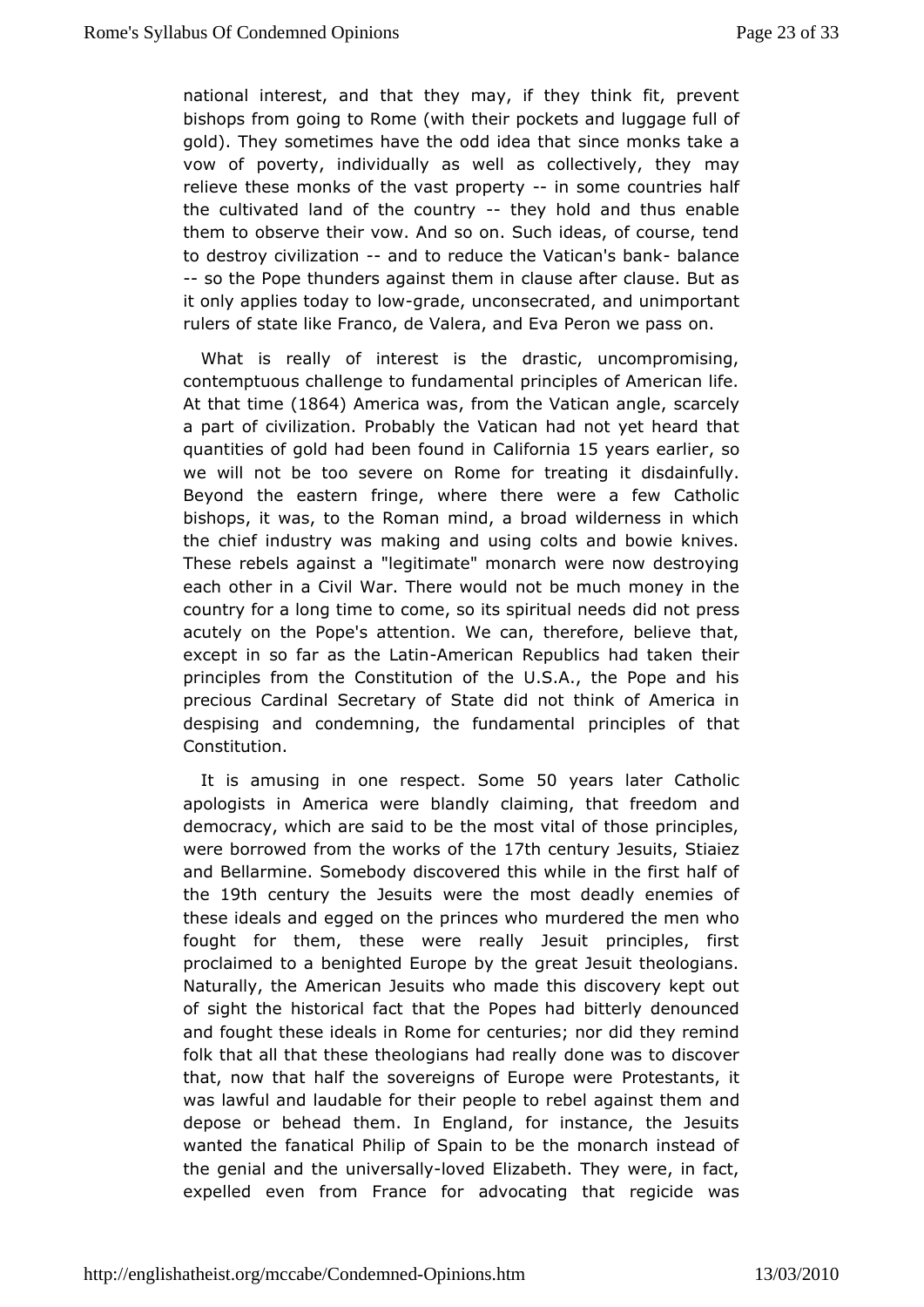legitimate. All this was kept out of snight, theodnews European situation they set out to prove that the people can or depose a King (when he opposes the true faith), Someone "discoverebdät Jefferson and the other authors of the America Constitution had Idam med racy from the pages of these Jesuit theologians. Naturally, no hAisnteorriicaan or sociologist was rude enough to point out that there fweesdom minorleands where the Jesuits had influence than ther Poisulary also ain or today, and there never had been. However, the point of inte here ithat a large number of these propositions or sentiment condemned by the wPeopealready embodied in the American Constitution and were reg**amded caps** as installments of social justice which raised their civaibiozvaetioannyhiighh Europe. On the face of it one would say that Americans are passionately attached to them today than they ever were, s the defenserebdom and democracy is loudly proclaimed to be the motive of hasty mprile paarnyations which may plunge the race in a far worse war than etheerse Fiprisith of fples, which it was not necessary to state in the Conshieutriew since American life was essentially based upon it, was that People righto rebel against an unjust monarch, however "legitimate" of royal birth, dahyd anointed by the -ethuer crhight be. Compare claws of the Syllabusis lawful to refuse to obey and even rebel against legitimate pwas cheld by a tvery American, was the starting point and basis of the greatnes modern America, and is a platitude of political morality toda Pius IXommanded every Catholic to disavow it. He was, o course, aiming at the the enteal, ian, the Spaniards, and the Spanish mericans. But his action was steaflist defiance of a basis of the American State and the  $@$  only intermined mixed in .

The consequences of this right to rebels a a be depreated by the Constitution and in American legal and political proce todayThe authority of the state is the collective authority of members andvastid only when it carries out the will of the people. Only in the nampeoplehean politicians pass laws, and even in the columus it is expressley peantdedly stated that it is the people that prosecute criminalso.zollow look at a clauses in the, Syllabus that are pcosed euroned dand

Authority is merely the sum of nuamble mesa t(eorfianal enforced and  $\lambda$ The decision of a National Congrefs is the modis subseach, to and the civil administration may demand this.

A republic, as the origin and power of all rights, has an unlimpted er.

That the Will of the People, made known either by public opindonin any either way, is the supreme law, apart from (not in opposnition ivine or human right.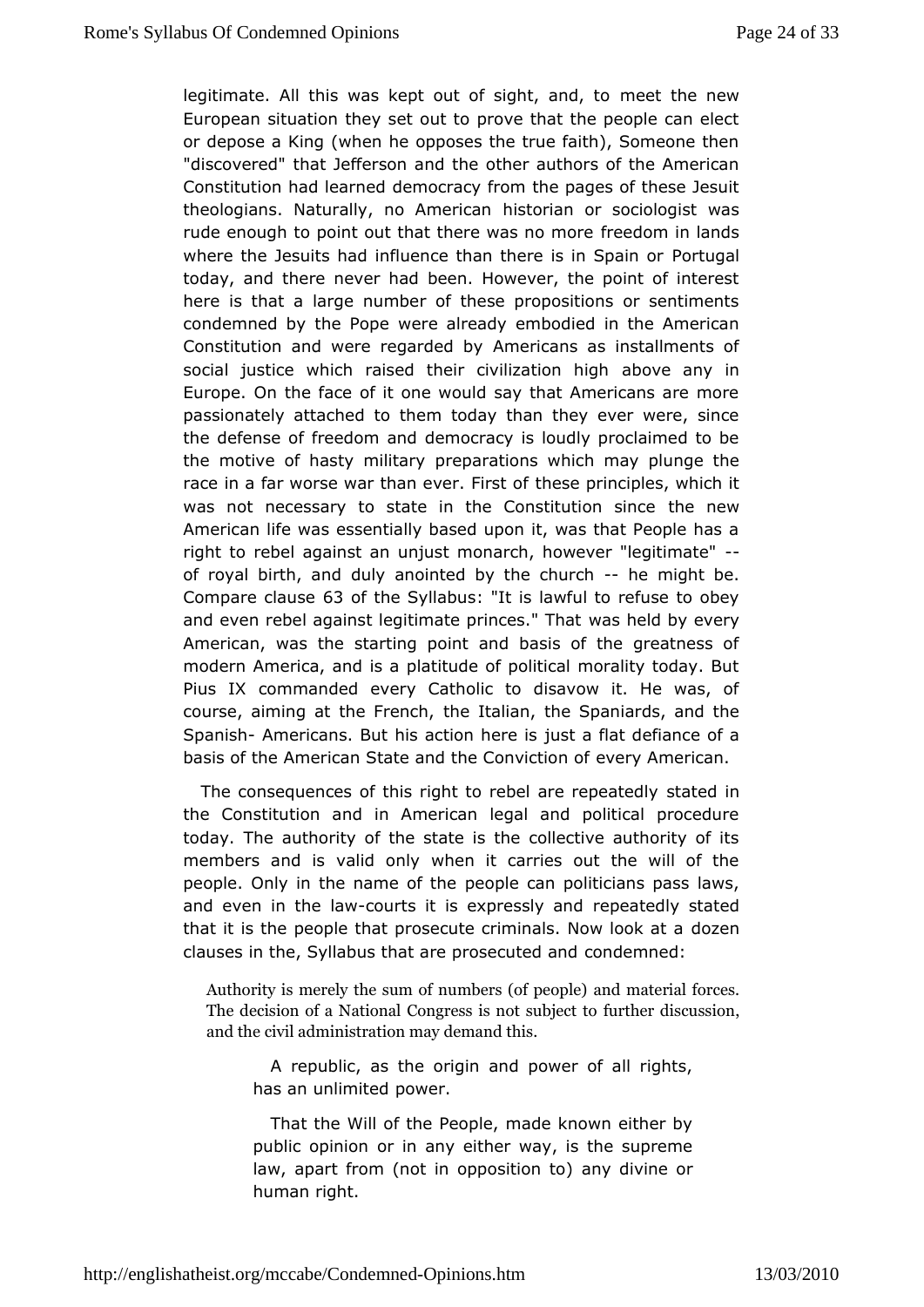No sophistry can obscucroempheete inconsistency of a condemnation of these propositions advaint heat that sprinciple of American life. The peoples of America, Nhoardh and South, chosen the republican form, in which the only authority is the  $\overline{a}$ of the ajority n 1848 several peoples of Europe had made the same choice. in the ion of Pope Pius IX is to condemn them and justify the bloody vioithen we hich 1 Bn4 9 the corrupt feudal ("legitimate") monarchies had proewcoen.e Heed would equally have condemned the American rebellion Gapaiquestif King that bully had been a Catholic.

The second fundamentathleawC confstitution is that Church and State shall be kept separate. A dB p p is the condemnations denounce this but it is enought to quote No "The Chumchst be separated from the State and the State fron the Church." Compare 70lause

"It is false to say (as every Ameri $\bm{\mathsf{c}}$ awildi $\bm{\mathsf{d}}$ )ethyattotoal $\bm{\mathsf{d}}$ Irant cults and full power to all men to dsias ratues iidhe ps baincd any opinions leads to the corruption of the thre impoles palmed morals  $\epsilon$ and the spread of the pest of indifferentism."

As parof this strict separation of religion from the Stat America decided that build have secular schools and civil marriage for those who desirePobpie. dTahmens this plain American principle of education:

"45 Public school in which the youth of a republic are train exception some extent of episcopal seminaries, are and ou controlled bivit authority ..."

The Catholic tries sometimes to outhuid by the aying that the Pope was merely legislating for Catholis icsountries. refuted here. There were at the time no Catholic republics, f Popewould refuse that title even tambeiclaantine publics. Clause7 and48make his meaning clearer:

"The best interests of sotherety unbelime arouth ools shall be free from all clerical authority, teorometheonic eound shall be entirely governed by the civic and the profit and the ruler and the general opinion of the pudbelic dechall

Still worse, because here even the AmeritocachayCatholic of cannot pretend that any adjustment is possible between American at the Catholic position, are the clauses on marriag (66, 67, 71, 73, 74).Thecondemnation of these propositions is a flat declaration that marriage en by a ctivily is invalid. There is no room here to say that the Popthenecalas sthesa tare for Catholics only. American law, like the *tawilof edvery* fully country today, has the function of declaring whether or when marriage of Catholics, as well as other citizens, is valid or It strictly holds that a Catholic pair are validly married and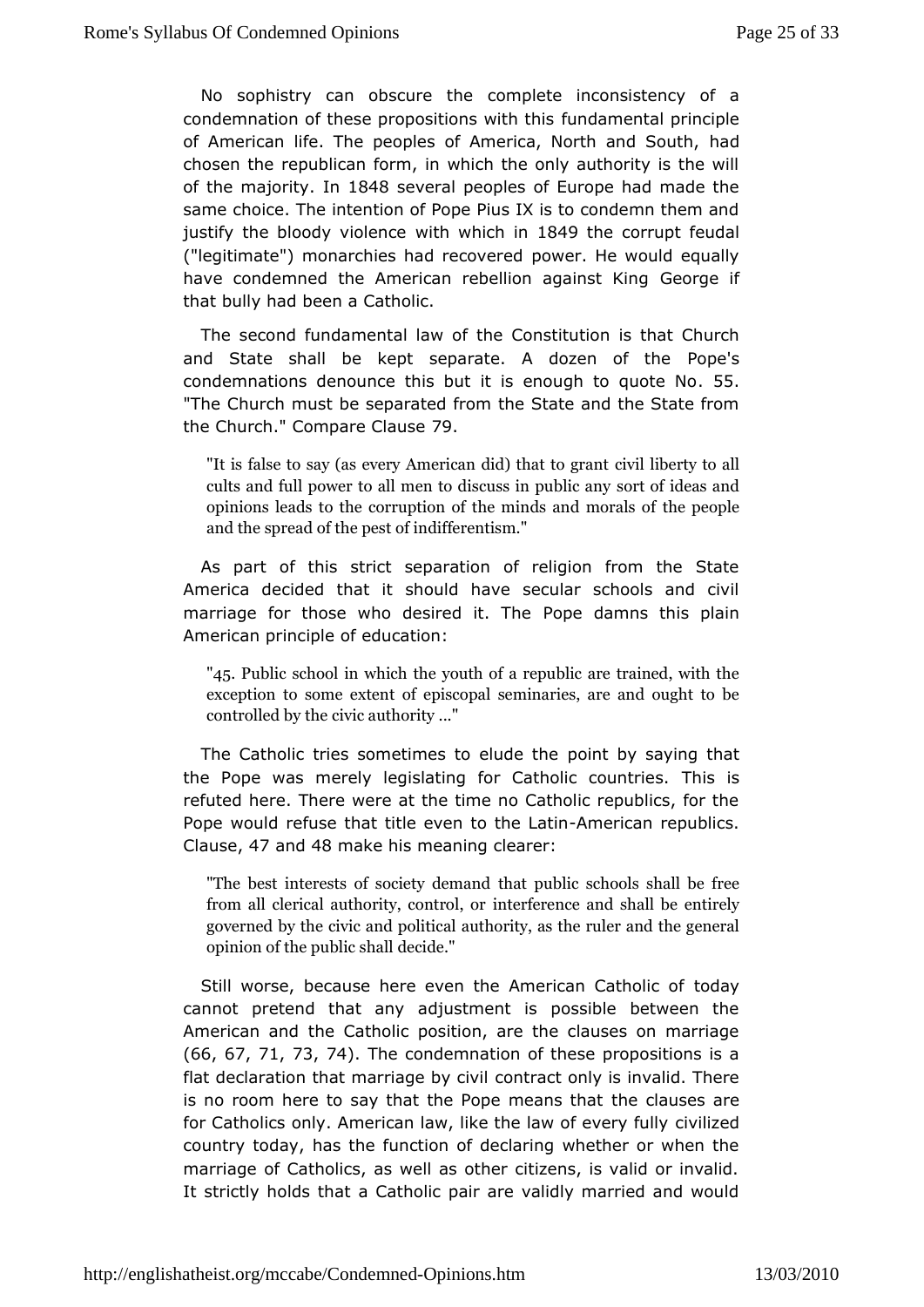prosecute them bigamy if they dared to marry again without divorce, if they go throadigy hil the eremony without going to church for what the church calls the  $\epsilon$ hangement may say that from its angle they commit sin but it ivilist defies the law when it refuses to admit that "there can be true marriag Christians on the strength of the civil  $\overline{(c\mathbf{3})}$  not ratchtatonly "by naturlaw the bond of matrimony is not indissoluble and o various grounds the unthimatity may grant a d6  $\vec{v}$  orce

There are other clause osu two biocehously defy American law and sentimeThte Pope condet 3min she opinit that special ecclesiastical courts for the trial of priests ftchreoffenses aga civil or criminal law (their common vice of perversity, for ins and( $32$ ) the claim that ecclesiastical can compel the state relieve clericsheofduty of military service where this is compulsory. I can imagine to the the cape of logist at the idea that these things "apply" in Amerie bur Meowtihle point but, obviously, these and other laws of the pophly rch do not any country where the church has not the least power to enfor themand as long as it has no such power. These are the permanent law and reptheeses mitanding pretensions of the church to dictate to the civil powelrabres at us beits uperior to that power, as the Syllabus repeatedly leavimes. America all sects free to cultivate their own pleasures and interests i own buildings, and lays it down as one of its most fundame principles that representatives of the people are to carry ou their work of administratiomplete separation from religious influences or organizations. Herconflachtsthe ve have, therefore, next, to consider what is the Spyd baibios ionf the theology today and how the glib propagandists of the churc America conceal their vital antagonism from their own follo and the gen**Amad**rican public.

## THE MASKED PAPAL AGENTS INAMERICA

In 1927a CatholAdfred, Emith Governor of New, York presented himself as candidate for the presidency. As he cou afford ionore the fact that this question of the deadly opposition of papal aAnnderican ideals would be raised he published a lett (composed for him ribsts) in the Atlantic Monthly explaining that as a Catholic he cheet drime or sentiment that in the slightest degree conflicted witde& mse pirc ame Constitution. He said such things as:

"I belieweabsolute freedom of conscience for all men and equality  $\sigma$ huard thes, all sects and all beliefs before the law a of right manddas a matter of favor. I believe in the absolute separation of  $\mathbf{r}$ Church Sinad te. I believe in the absolute right of every parent whether child shall be educated in the public school or in  $\epsilon$ school..."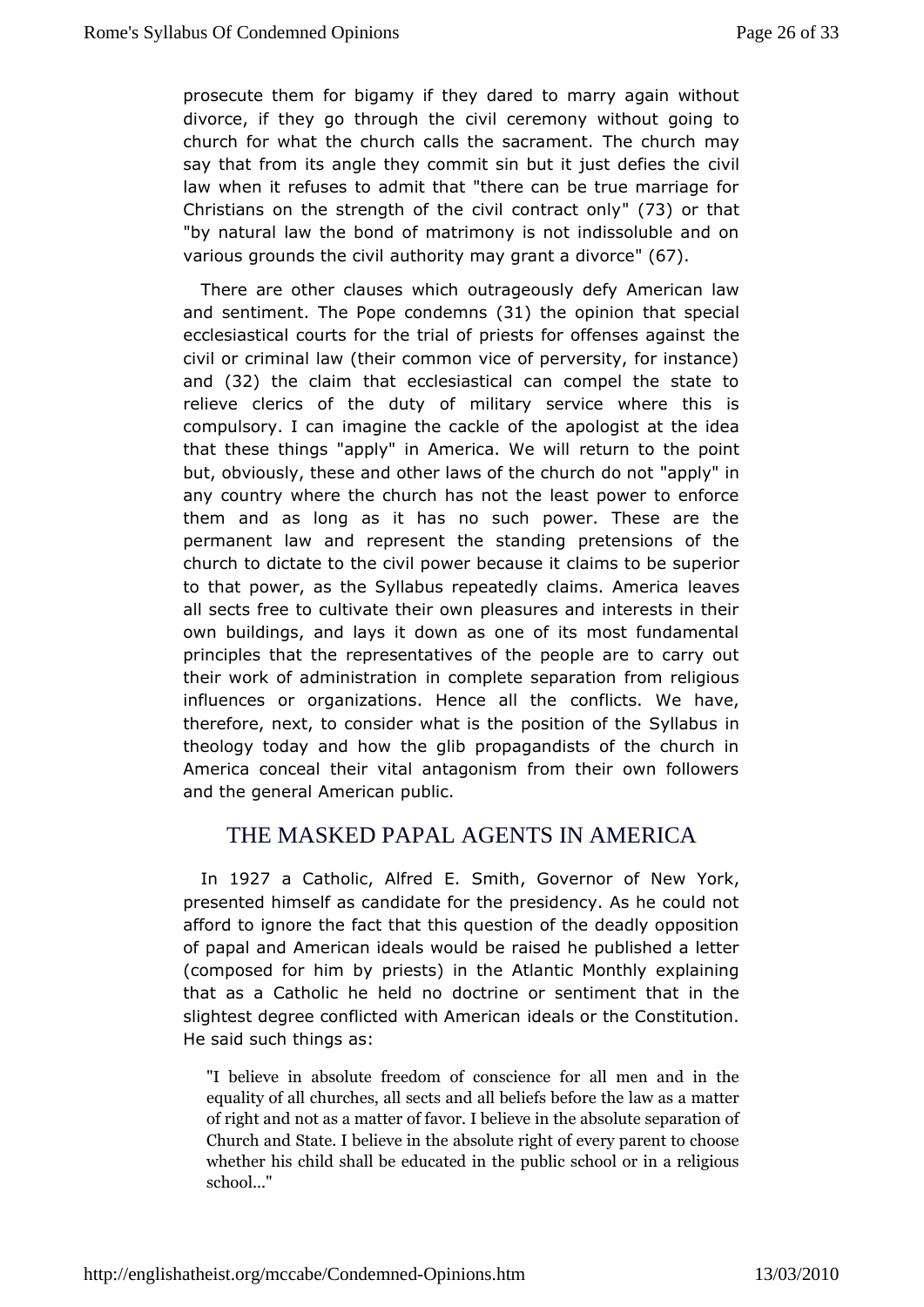The Protestant lawyer Marshall at once, and very ab challenged him, and his shuffling was pitiful. To a great extent relied othe political trick of getting a popular Irish priest, military chaplaiheinwar and strident bloaw oelre to a New York regiment, to backasuspurhains ces. Smith refused to meet Marshall's plain challenge to sawyeweheetl, e cift ehde, he would do if claims of the Vatican conflicted width times, Aamerican he made this obvious, and rather contemptuous, referring to Syllabus, which was the vital issue:

"You may find someef dare 6 antholic State, having no relation whatsoever to actuality,  $e$  som be  $\ddot{e}$  and  $\ddot{e}$  re

This woulded President of the United Stathessv selemento unaware thiant virtue of the murderous reactom sof X waslaying down the actual law for nearly one-half of  $E$ urope France, Bavaniatria Hungary, Italy, Spain and Portugal.

It is more importan<sup>t</sup> muthemation Catholic opinion was already almost officially stated in the cosato peictia, and, while one would not expect a good mixer like simmietht aold onkdup what it said about the Syllabus, the chumchis be deeds who encouragement to him from theowithes whole thing was a gigantic pub-situmy for the churkomew very well what it said, as thweeve responsible for it. In the article "Syllabus"  $t$ chief point is nsoruct Catholics whether or no this papal document is "infallibtle erandre to what extent it is binding on Catholics. To listen tomtale irand bibremale radio orators and read their popular writers todaymay opiune wollow and it is the orthodox Catholic position that the condemnations of Syllabus are just the emotional outburst of a venerable prelat lived imonfusing conditions that are remote from our age. would give the Ameaitchanic layman a shock to read what his encyclopedia authoritatively is ays about

Looking up first what it says under "Infallibility" we learn t official Catholic theology it means that the faithful have personalssurance that when the Pope says that he is defini some belief for the Catholic diction of the is not permitted to err. Catholics usually add that at prount to be faith or morals, but the writer of this article sagesth to attides are agreed that it applies also to an undefined range woh fic question from questions of faith or morals, and that is earthee Thatican condemnations of Pius IX certainly fall into this category, a the Pope insists that he is speaking in virtue of his "apo authority" allo the Catholics in the world, the Syllabus seems be of the infallibl**a**ns orthesponsible layman like Smith who knew more about brands of boundboount shanger of theology might call it a dream that has no rerelations, teoven a Catholic theologian like Ryan, who has Clathom ecistanize in order to get American dupes into the church, may call it ju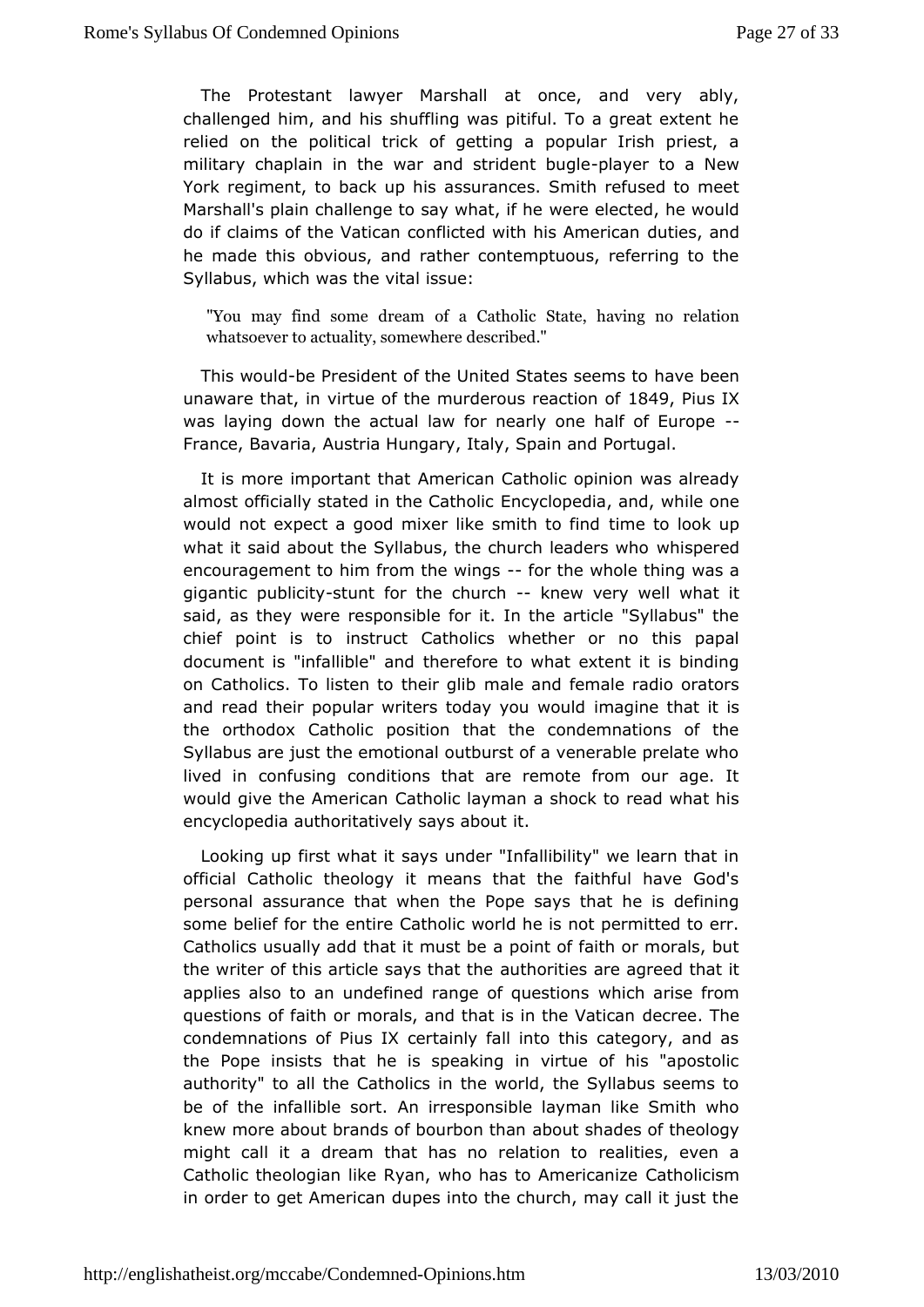"justifiable and reasonable" declaration of a Pope in dif circumstanc**Bs**t an encyclopedia that is sponsored by the hierarchy and promises Amerisctaid bly truthful cannot get away so lightly. It says that wShyelthe best he or is not to be regarded as infallible is disputed biomictal eworld. Its value is differently explained by CatholicT othe hodoguaens dion whether it must be held to be infallible "many theologians yes," while "others question this." In any case, it goes on binding forscebeyond doubt" because "It is a decision given b the Pope speakingivas rsal teacher and judge to Catholics the world over." In what sensbeinddo? e \$ti\$ays:

"All Catholics therefore are bo $\mathcal S$ uvuld to bace  $\mathcal S$  and  $\mathcal S$  they may neither in works nor in wcidintignosp; polsey it maust also assent to it interiorly."

In othewords, the most responsible document in American Catholic literature prointoiun faelsible. And a few years later a layman standing in a positiomess pograibelity before the American public, supported by the whole leish the earn cothya, t it is just a dream or ideal with no applic white meinarree al life! those genmliended folk who say that I am harsh, impetuous, or worsewhen I say that Catholic propaganda is untruthful?

American priestspræmidates have themselves over and over again said, less flamboyantly, wshiad Somitthe Atlantic Monthly, as I show in my Appeal to Reas 6-n 61.38; rary (No. No. 3 1-19). Twenty years after Pius IX had hurled his stage thunderbolt the Vatican realized the futility of it all. The States haden swept away like medieval modes of transport o ideas of treating disaalays ewas rising steadily in the scale of civilization and in the sopportion throwing off the yoke of the Vatican. France, in which the heright dold class at the menace of the Communards had given the church the sar recovery of a bastard power as the fright of the middle class menace  $\mathfrak C$  fommunism gives it today, was still more rapidly becoming secularized. Spgomehader to a dangerous liberalism, and Spanish America was loso. I auguria awas great power. So the immutable Vatican changed its policy ar language and began to study diplomacy. Leo XIII, the great (under whom tchheurch lost betw6oemand100 million followers), began that famous "grearineds eonfoyclicals" or fragrant anthologies of plate quud  $\boldsymbol{e}$  ecantidons.

In one of the earlier (duibten et mats 888 he frankslayid:

"Although in the extraordinary condittibe of utbese times usually acquiesces [says nothing about] in Sebetain modern does so not because she prefers them in themselves but judgets expedient to permit them until, in better days, she can ownliberty."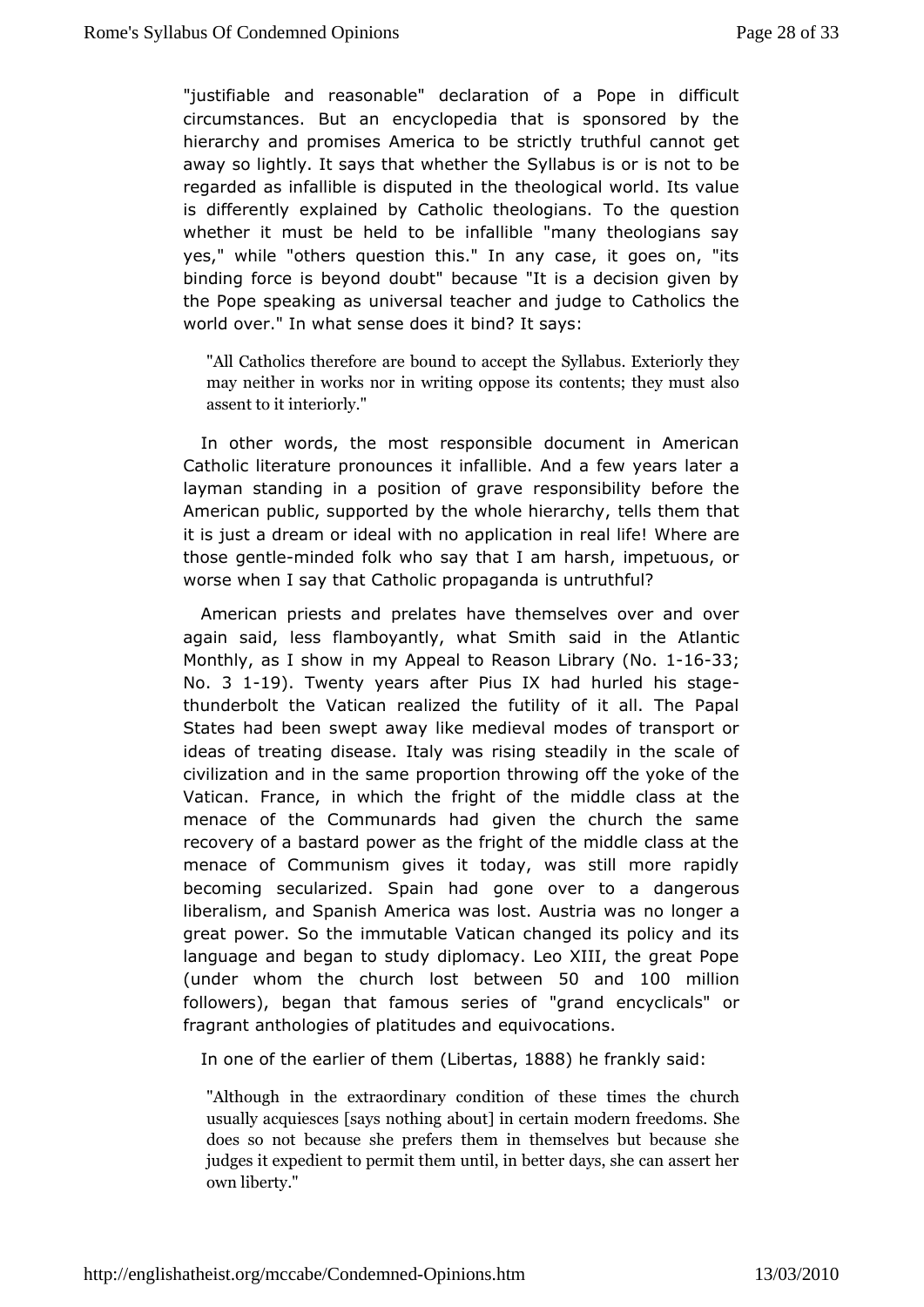In other words, his predecessor's damnationus were to be awaylike a roughtil the nations of Europe had 4a nother when the rwoluld be laid lustily on their backsides once more But events in Frances move didly in the wrong direction, from his angle, that he lost his poldipolominatible following year and issued the encyclical ImmortalrDælily la was vy rebuke to France for decreeing the separation of SCaltuerch and Incidentally he gave his august permission to the French  $\overline{a}$ frivolous aw qhed at it) to keep the republic they had set up, a this first recogonfitibe right of people to choose such a political form--rather this faristure of a Pope to anathematize them for doing so-was hailed by AmeCratholics as a very belated blessing" on the American Republiactanud and feerwations in the translation of the encyclical enableditt has mitted greet summit of political morality-titlibe "Ounb the Christian Constitution of States" was given to the translation. In the L was. "Othe Catholic Constitution of States." It told the Fren that they might hare epudolic on condition that not merely religion but the Catholic rewiagsiotro dorely established. It was as violent a repudiation as ever sepheatdem off Church and State and of the secularization of feudnudcamentaltwo principles of American life.

The American Catholic clerigeyramethy, however, now mendaciously represented that under the **chauthPope** the repudiated all this medieval stuff that his infallible predecess imposed upon all Catholics, and the process of Americanizin canon law smet a process that would go on from success to success until they would the discure principle of the American Revolution and Constitution wederiavet dailyom Roman moral theology. At the annual Council at Balstian ore gloriously spangled sentiments were heard. Kinsman ("Americanism and Catholicism924 quotes the pastoral letter of the Council of Baltimore 1884

"A Catholic finds himself at home forthhee Uimiftleude nScteatcefs, the church has been constantly exemdisredduabln rbgehhtaslf of and popular liberties."

Few Americans may khaw wen the verdict of the great historian that "the banners of the rahely as ever the reserved in the side of the people," but they were few who had never heard c fires of the Inquisition which had paralyzed the rights of indiforcenturies and the feudal monarchies which the church  $\mathsf h$ sustained in Euroapope for

Some writers brought the Syllabus back to notice. Cath propaganda therefore increasingly took the line of represe that Rome had and oned the principles on which its older tyrann had been based or sæid lehasst the American branch of the church was free to disavow those  $\Gamma$  hperimb  $\dot{\mathbf{w}}$  be possimated.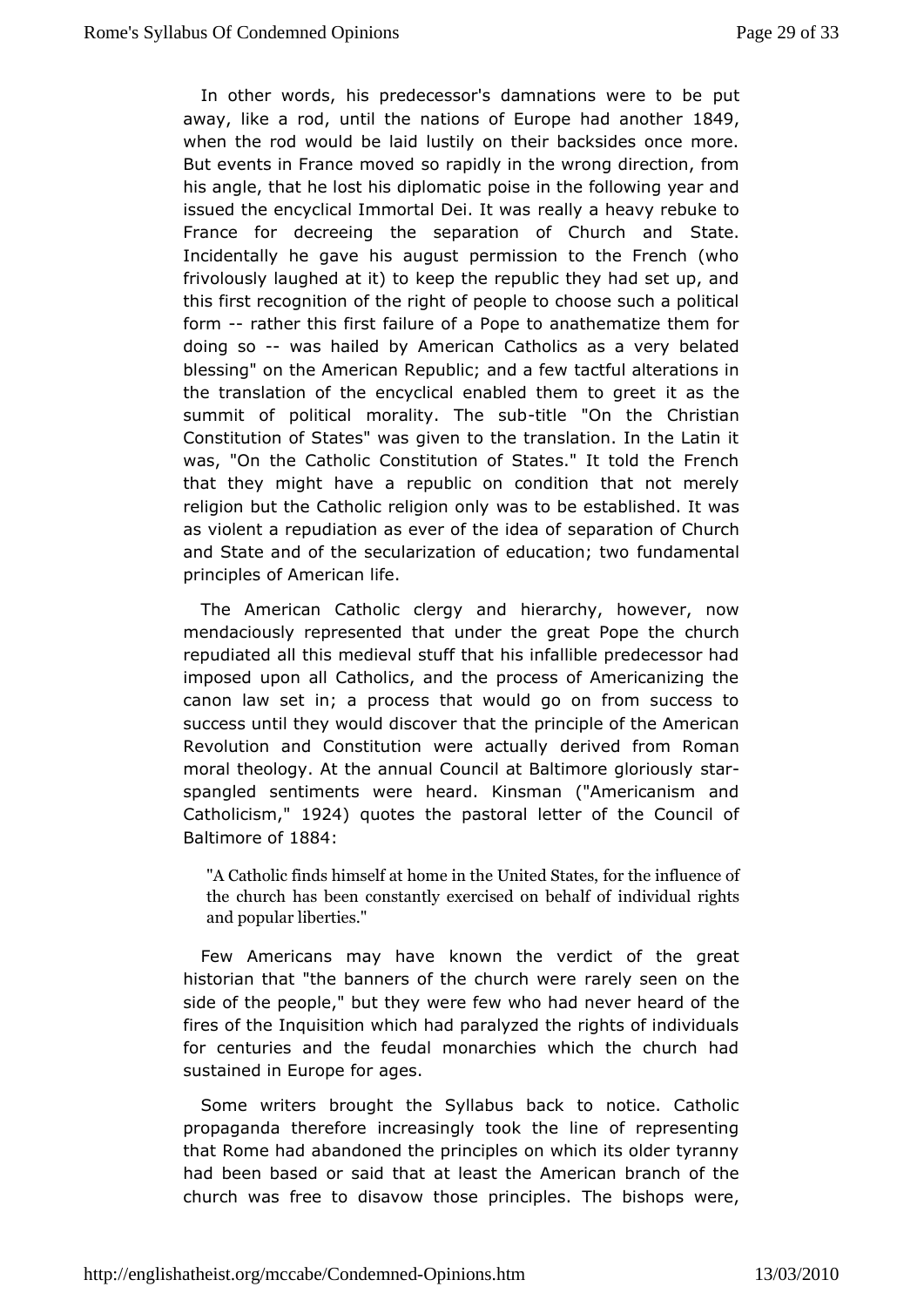apparently, unaware that the "Liberal Pope" hiso XIII had in later years seen the-futhiditheakage from the church was nowtremendou-sof making thaelairted or insincere concessions  $(i)$  regard  $d$  to  $r$ , biblical criticism, the rights of conscience, etc. and had begun withdraw them. our vivacious Catholic Encyclopedia says that "the Unaittead Stanteess attracted the attention and admiration of Pope Leo Xalli''s and hises benevole(not routi) meessages to its bilsthe possing 1898 appeared his letter Testem Benevolentiae to Cardinal Gibbon Americanism." Who would gather from this that this letter to the American Archbishopsbishomolps made them red with indignation? It was the most humiliating Romessage that sent to any national hierarchy for a long time, and preci becaustehe bishops were permitting Catholic writers to give fa versions of Catholic teaching in order to conciliate Americans.

I cannot say that this walse the erver translated into English and so never reached the laity but the rose rits ain by English translation of it amon $\Phi$ s $0.00$ h $\Phi$  $0.00$ ooks of the British National Library. I read it in the Latin, which Rome publishe the Frenjoohy ously translated in order to show Frenchmen that t Roman leopard hard ealdy changed its spots. This practice of softening the rigor and arrologeancologie of the contrine, which Pius IX had called Liberalism and wo kund whatas be Modernism, had gone so far in the United States that it was knowno the Vatican as Americanism, and Leo severely rebuked He says that phuirspose is "to correct errors," such as that Catholic doctrines may beamod diffeed eal teaching kept out of sight for tactical reasons, or dhisadipOlant bomicght be relaxed where the political circumstances and gthe atted this, new methods of propaganda were to be introduced to suit mo requirements. The bishops must see that all such ideas suppressed.

Thetruth was that America was not yet important from th Vatican angle. Its waaltimcreasing but Rome did not get much of it, while, on the othermhalmodnsthoof the Irish, Poles, Italians, etc., who had settled infribmdrifiteed away church. The Lucerne Memorial presented to the Pope by Ame  $C$ atholi $\alpha$ ymen in $891$  claimed that  $2\,\omega$ ,  $60\,0\,0$ ,  $000$  atholic immigrants and thessiorendantiss, 000,000 ad apostatized The Canadian Catholic papen 8\9 & siated in hat there were betwee t5 and 17 million apostathes New Yourkeman's Journa(Catho) ion the same year Os,aOi @d0,0.01 on 1901 Irish priests who were brought over for a special mission s 10,000,000 . There had all events been a colossal leakage, and the great mass of the faithafmolongsteAmerica's poorest citizen  $\pm$  et us say that 18b9 $\beta$  the Vatican, had ough American conditions abouts, 000,000 lest is, hetc., who intheir native lands had been, according to their means, its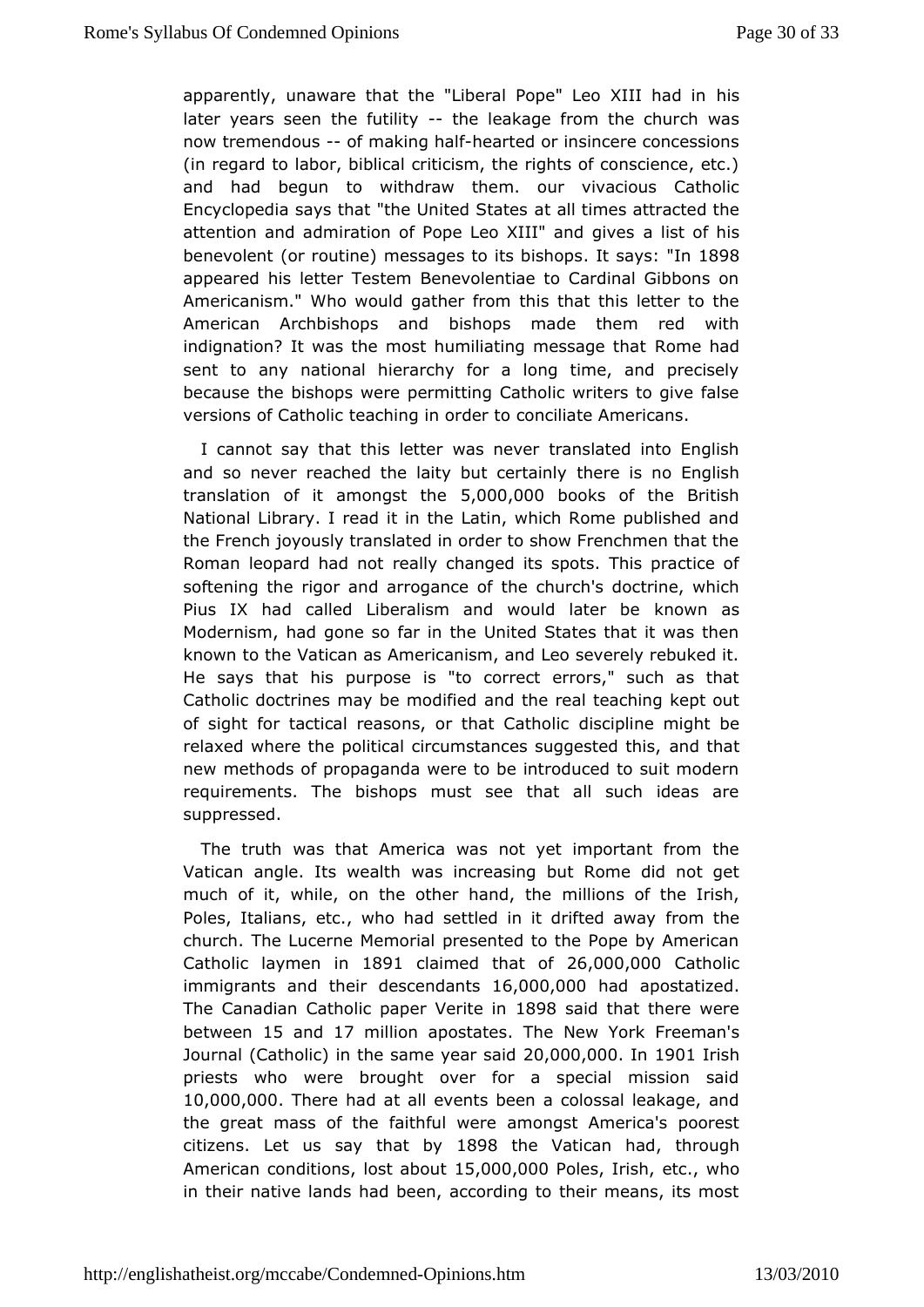generouscontributors. But the tide was then turning. The priesthood was expand edgamid ed on a business basis. Wealthy Catholics increased until ChaethAomhieribcoachy, in proportion to its size, became Rome's fSadteistomassttsure. like Bodley were predicting that the population of America y rise  $t4000,000,0000$  adstone  $\sin(00,000,000)$  the end of the 20th century; and the Catholic population of this richest  $\frac{1}{2}$  country in the worldbec $\frac{70}{2}$ ,000,000,000

So the Vatican opened its pockets and closedeits mouth, an Americanization of Catholic teaching went on merrily. Car Gibbonhsimself said:

"We American Catholics rejoice on Columeto analisonate, and I can conceive of no combination  $k$  dircamise ances which would make a union desirableStateither Church or

Of course American Catholics rejoiced at sthildt time and rejoice in the separation of State and Church. If any Church established by law as the one official religion of America, hope would Chatholic ssnewenth of the population have of seeing their religion foorlet the chonor? But when the cardinal went on to say that he could not any cell wo mstances in which Catholics would want to have etshtealbrlins hhere che was lying. Didn't he, like every other Cathoellic in America, that in time the majority of the Americans would belong to "truefaith"? Or did he reject not only the syllabus but the "g encyclical" by XLIdoon "the Catholic Constitution of State." Archbishop Ireland saidspeech which was afterwards published and scattered all over Ammaesremana, ettionga of Catholics at Milwaukee onn,  $A \theta \phi B$ st

"Would we alter, if we could, the Ctoon stts tuntecantmicenterented religion, the principles of Americraenliginous freegeachodmt?ol answer with an emphatic, No."

This was uoted and endorsed by, the late Dr. J. Ryan, the ch exponent of chau currine in these matters, the leading professor of the Catholic UniveArsniety icoaf, in his work "The State and the Church  $92\$ ; and instead of being cted by the Vatican he was raised to the dignity of 'Monsig Envery (My threased). of the s-tsaprangled version of Catholic teaching this defended in work, which was published by the Department Of Social Action the National Catholic Welfare Section. He barely mentions Syllabus and juts tifiable and reasonable" condemnations, but i regard to the damnathenbeflief that Church and State ought to be separatesdayhse:

"Pope Pius IX did not intend to declasrealtwhat sseparation inadvisable, for he had more than once ewptrhesissed his satis arrangement obtaining in the United States."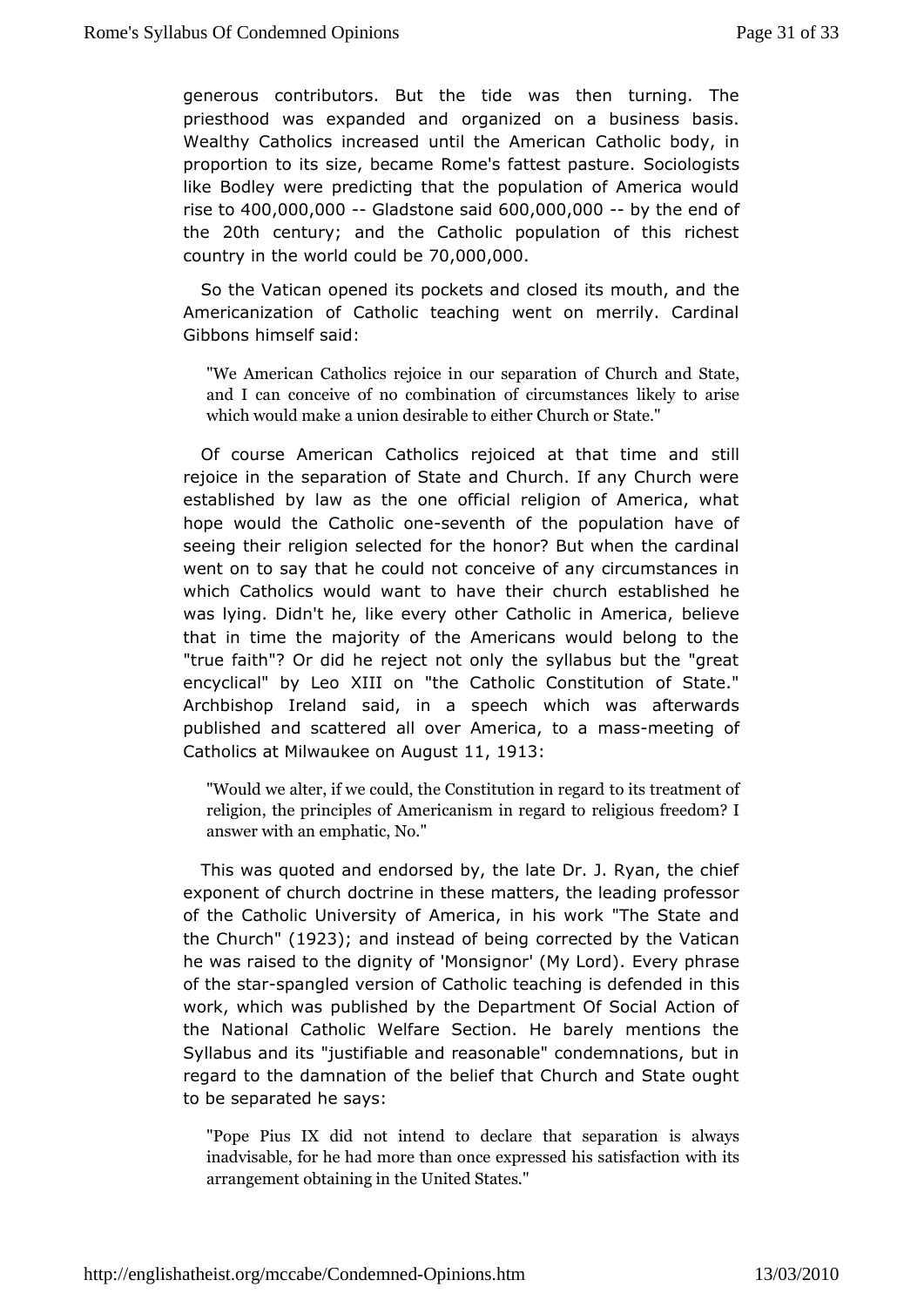Is there himit to the swallowing capacity of Catholic reader Would even mhueddlaeaded Pius be expected to demand that the Catholic Church shosul ablished by law in Protestant countri<sup>g</sup> bn 1864 there were about 0,000 atholics in the United States, and Dr. Ryan wanted us to admatusethe Pope he liked an arrangement which put his church in America on samefooting as the larger sects!

Another delicious passage in this the the the of koracle of American Catholics was his defense of the critics are suppression of which the Church notoriously insists on in Catholic countri woulddo the same in America if it had the power and it does i some extent toboya pneaking appeals to Washington to see that criticisms of itself "distautribontalle unity." It is a matter of public knowledge, since Mr. Josepthe Le Ruaits oa a dists of New York took the matter to court, that Cantth Note in officials York tried to prevent the importation of works of mine in wh criticized the Church. So Ryan had to admit the intolerance how completwould be if Catholics were in the majority. But i is, he said, quite **aaturabral** because "error has not the same rights as truth." What asdelaghofrodler we should have if the ruling power at any time counholizszule paelss or who differed from it on the grounds thæt thomely were in

These mendacious apologists for the church, writers and r speakers, strike a particularly high note of hilarity when sor asks whethe Catholic majority in America would light once mor the fires of Inhopuisition. On Ryan's ingenious principles one would expect it, bap ot houghists treat the idea as fantastic. Yet they know perfectly well that chacked aims today, in the official version of its Public-Ctahneon obtae wan slated into English is Private Canon halt aiw has the right dauntdy those put heretics to death. I translated several passages from D Luca'sofficial Roman (specially passed by Leo XIII) manu ("Institutions O) of the law in my Appeal to Reason Library (I. 25). I pointed out that just Ameeritchæn frontier in Canada, Cardinal Lepicier (another Roman proftehses ocrh) urschased position in the same terms in his "De Stabilitate et Progre Dogmatis" and that he quotes a Canadian canonist, The Very Dom Paquete, claring it in plain French in his "Droit Publique L'Eglise (1918. Thereis not the least controversy about it amongst Catholic experts, and Ithtehree foor peular writers and radio speakers lie about the meantiteer. in

One more point. While heads (like Dr. Nicholas Murray Bu andprofessors of American Universities lent their patronage i CalverAssociates whose "Calvert Handbook of Catholic Fact's (1928 is a tissu diest-to this gross scheme, Pope Pius XI, was negotiating with Dibtatoire Mussolini, whose murder of Matteotti had shaken his positiopnricæbooutCtahteholic support. Most of Mussolini's chief faont-Covaethsolicce aand